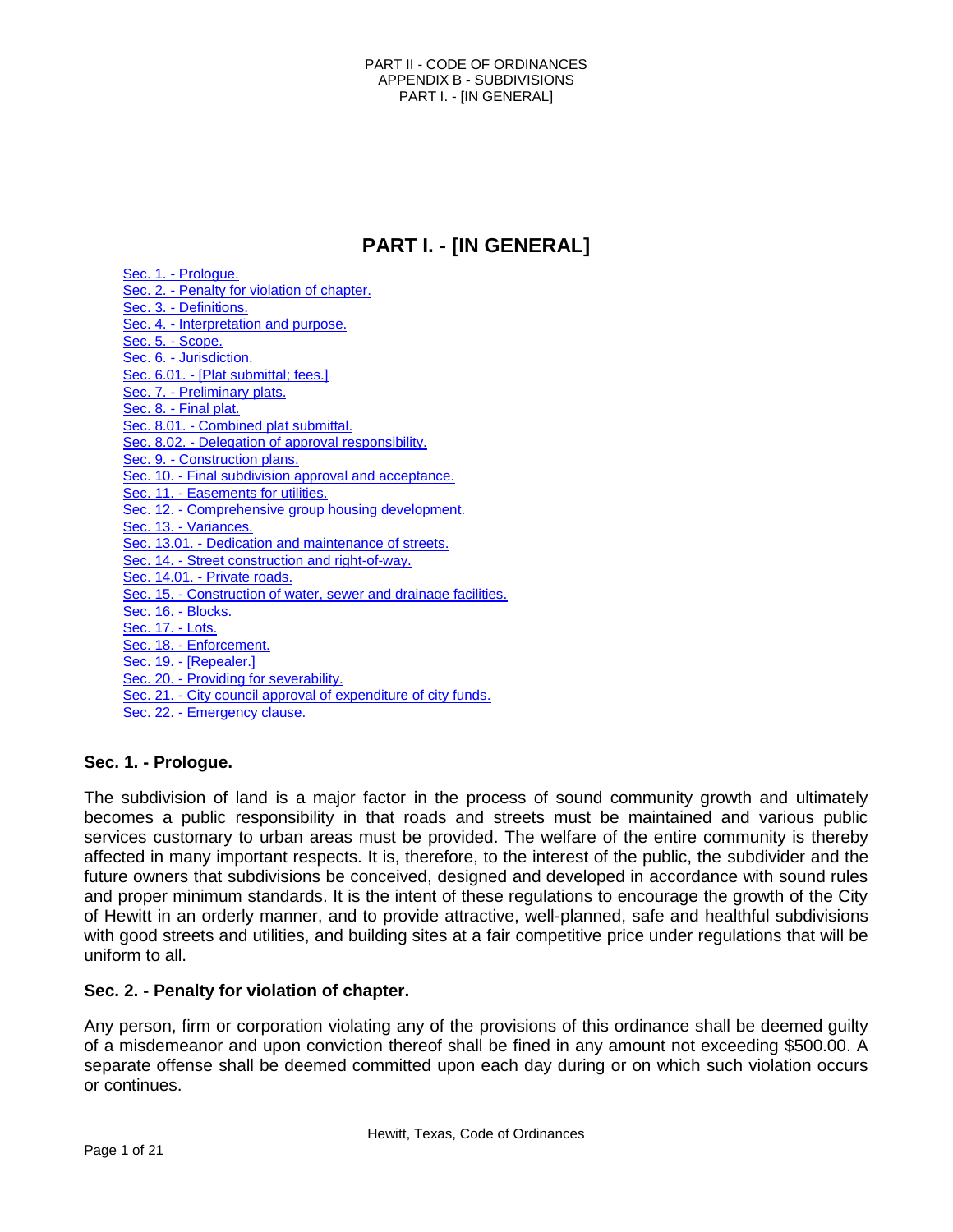# <span id="page-1-0"></span>**Sec. 3. - Definitions.**

For the purpose of this ordinance, the following terms, phrases, words and their derivations shall have the meaning given in this section:

(1) *Alley.* An alley is a minor public right-of-way, not intended to provide the primary means of access to abutting lots, which is used primarily for vehicular services access to the back or sides of property otherwise abutting on a public street.

(2) *Building setback lines.* The building setback line is a line within a property defining the minimum horizontal distance between a building and the adjacent street line.

(3) *Commission.* The commission is the planning and zoning commission of the City of Hewitt.

(4) *Cross-walkway.* A cross-walkway is a public right-of-way six feet or more width [wide] between property lines, which provides pedestrian circulation.

(5) *Cul-de-sac.* A cul-de-sac is a short, minor street having but one vehicular access to another street and terminated by a vehicular turnaround.

(6) *Dead-end street.* A dead-end street is a street, other than a cul-de-sac, with only one outlet.

(7) *Design standards.* Subdivision design standards as referenced in this ordinance shall mean the City of Hewitt's subdivision design standards and specifications, together with all tables, drawings and other attachments, hereinafter approved and adopted by the city council of Hewitt, and those standards so adopted shall become a part of this ordinance.

(8) *Easement.* A utility or drainage easement is an interest in land granted to the city for installing and maintaining utilities and drainage across, over or under private land, together with the right to enter thereon with machinery and other vehicles necessary for the maintenance of said utilities and drainage.

(9) *Lot.* A lot is an undivided tract or parcel of land having frontage on a public street and which is, or in the future may be, offered for sale, conveyance, transfer or improvement; which is designated as a distinct and separate tract; and which is identified by a tract or lot or symbol in a duly approved subdivision plat which has been properly filed of record.

(10) *Plat.* A plat is a complete and exact subdivision plan submitted to the commission for approval and which, if approved, will be submitted to the county clerk for recording.

(11) *Minor Plat.* Plats involving four or fewer lots fronting on an existing street and not requiring the creation of any new street or the extension of municipal facilities.

(12) *Public right-of-way.* A public right-of-way is a strip of land used or intended to be used, wholly or in part, as a public street, alley, walkway or drain.

(13) *Roadway, paving width.* The roadway or paving width is the portion of a street available for vehicular traffic; where curbs are laid, the portion between the face of curbs.

(14) *Street.* A street is a public right-of-way which provides primary vehicular access to adjacent land, whether designated as a street, highway, thoroughfare, parkway, throughway, avenue, lane, boulevard, road, place, drive or however otherwise designated.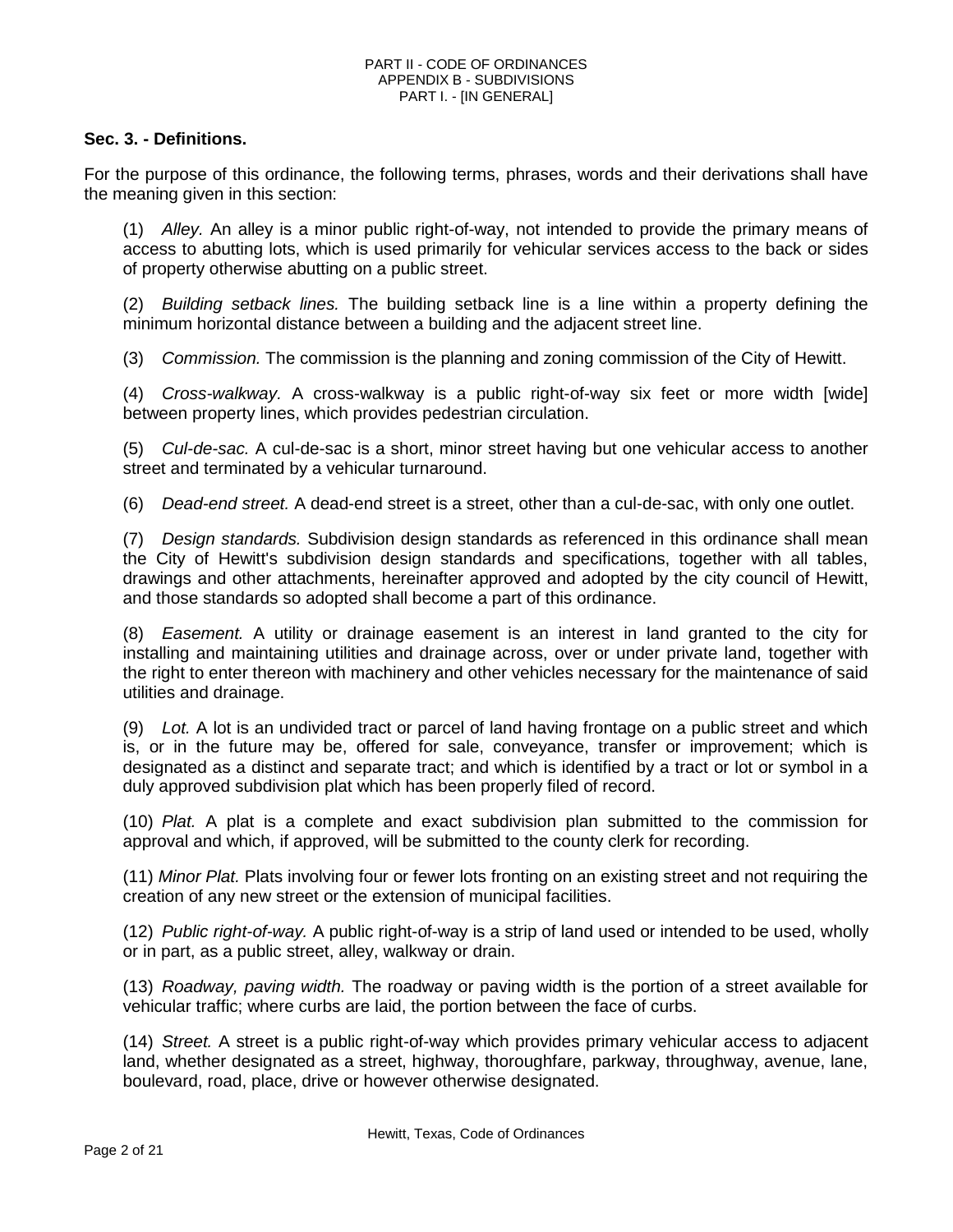(a) *Arterial street.* A street used primarily for fast or heavy traffic.

(b) *Collector street.* A street which carries traffic from the minor streets to the major system or arterial streets and highways, including the principal entrance streets of a residential development, and principal streets for circulation to schools, parks and other community facilities within such a development and including, also, all streets which carry traffic through or adjacent to commercial and industrial areas.

- (c) *Minor street.* A street used primarily for access to abutting residential property.
- (d) *Boulevard.* A broad street landscaped with trees, bushes, etc.

(15) *Subdivider.* A subdivider is any person or any agent thereof dividing or proposing to divide land so as to constitute a subdivision as that term is defined herein. In any event, the term "subdivider" shall be restricted to include only the owner, equitable owner or authorized agent of such owner or equitable owner of the land sought to be divided.

(16) *Subdivision.* A subdivision is the division of any lot, tract or parcel of land into two or more parts for the purpose of sale or building development, or if a new street is involved, any division of a lot, tract or parcel of land. Subdivision includes resubdivision and, when appropriate to the context, relates to the process of subdivision or to the land or area subdivided.

(17) *Shall, may.* The word "shall" is always mandatory, while the word "may" is merely permissive.

(18) *Utility Location Verification.* Serves as a double check to verify that the installed utilities and drainage structures were installed at the locations and depths recorded on the record drawings.

### <span id="page-2-0"></span>**Sec. 4. - Interpretation and purpose.**

In the interpretation and application of the provisions hereof, this ordinance shall be deemed to be the minimum requirement adopted by the city council for the protection of the public health, safety and welfare. This ordinance is intended to meet the requirements of the State of Texas at a minimum and in the event the ordinances and State do not coincide, the more astringent of the two shall govern. To protect the public among other purposes, such provisions are intended to provide for a permanent wholesome environment, adequate municipal services and safe streets.

### <span id="page-2-1"></span>**Sec. 5. - Scope.**

This ordinance shall not apply to any lot or lots forming a part of a subdivision created and recorded prior to the effective date of this ordinance, or any amendments thereto; however, this ordinance shall apply to any resubdivision of any existing subdivision, lot or lots, including thereunder all land within the corporate area of the City of Hewitt or within the extraterritorial jurisdiction of the City of Hewitt, Texas, as is designated by state statute. It is not intended by this ordinance in any way to impair or interfere with private restrictions placed upon property by deeds, covenants or other private agreements, or with restrictive covenants running with the land to which the city is a party. Where this ordinance imposes a greater restriction upon land than is imposed or is required by such existing provision of law, contract or deed, the provisions of this ordinance shall control.

### <span id="page-2-2"></span>**Sec. 6. - Jurisdiction.**

From and after the date of its adoption, this ordinance shall govern all subdivisions of land within the corporate limits of the City of Hewitt and all contiguous unincorporated areas, not a part of any other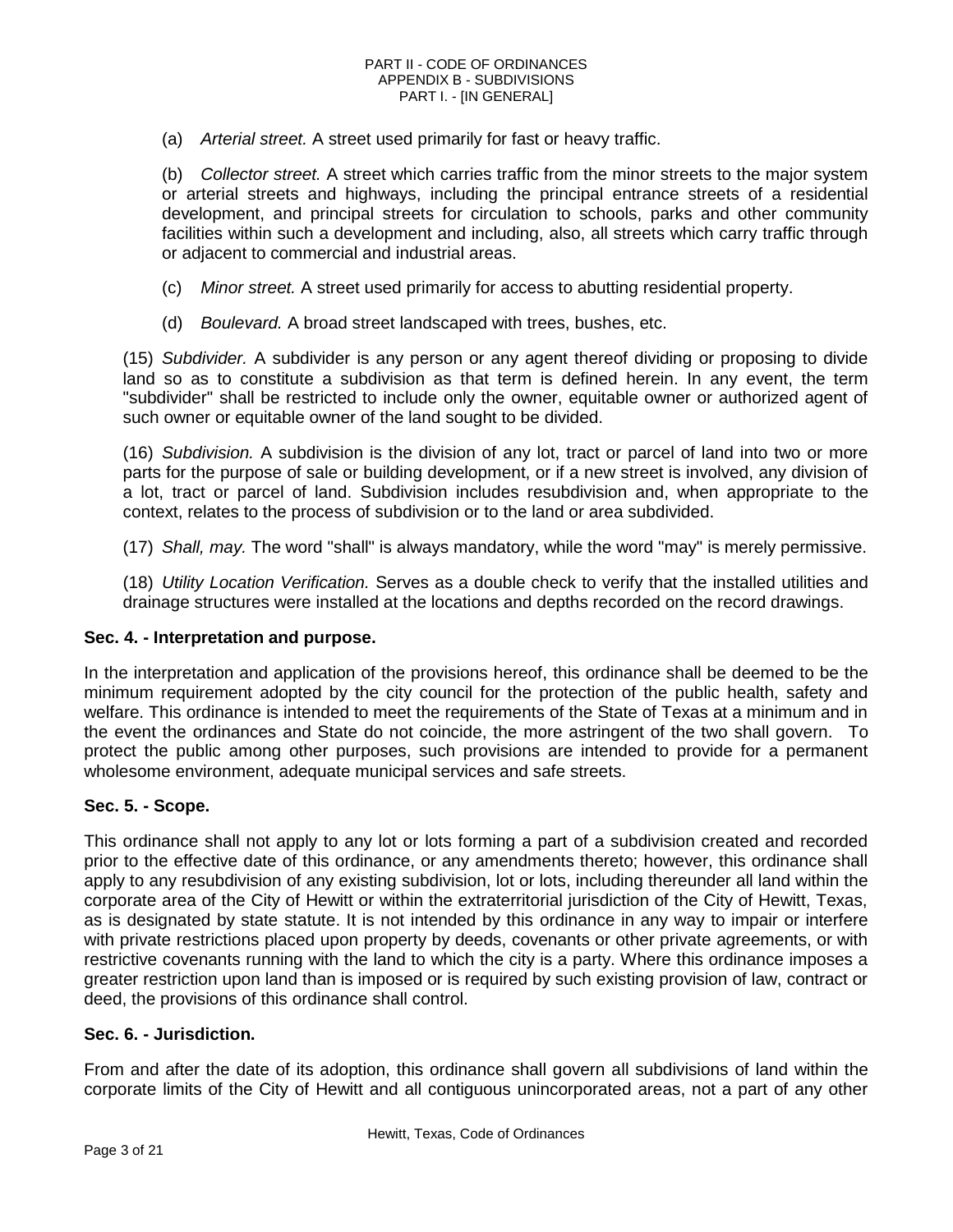city, and within one-half mile from the city limits, subject to the laws of the State of Texas. In the event that the distance from the city limits is changed by the Texas legislature, such distance provided for in this ordinance shall thereafter conform to the distance provided by the legislature.

Any owner of the land within the limits of said subdivision jurisdiction wishing to subdivide land shall submit to the commission a plat of the subdivision which shall conform to the minimum requirements set forth by these regulations. No plat of a subdivision lying within such territory or part thereof shall be filed or recorded in the office of the county clerk until such subdivision plat shall have been approved by the commission and such approval entered in writing on the final plat in accordance with the provisions of this ordinance. No subdivision shall proceed with the improvements in any subdivision until the final plat shall receive approval by the commission.

# <span id="page-3-0"></span>**Sec. 6.01. - [Plat submittal; fees.]**

(a) *Plat submittal.* All plats shall be submitted to the City of Hewitt along with a completed application and fees and must be in accordance with all ordinance requirements. No plat shall be formally accepted for review by the city until it fulfills all of the requirements of this article including street and utility plans and drainage studies as required, unless the application identifies standards which are not met and contains an explanation of the reason for failure to meet the standards. Plats submitted for review shall not be considered as filed for approval by the planning and zoning commission until the plat has been certified by the city to have all the required information set forth in this ordinance. Plats not containing the required information shall be returned to the subdivider and not considered by the planning and zoning commission.

(b) *Fees.*

(1) Plats submitted for review shall be accompanied by a check payable to the City of Hewitt in the amount specified in the schedule of fees. A reasonable schedule of fees shall be set by resolution of the city council.

(Ord. No. 09-18-00-1, § 1, 9-18-00; Ord. No. 2006-10-16-2, § 2, 10-16-06)

### <span id="page-3-1"></span>**Sec. 7. - Preliminary plats.**

(a) *Submission.* A preliminary plat of the proposed subdivision at a scale not smaller than 100 feet to the inch (ie, a scale of 60' to 1" would be acceptable whereas 200' to 1" would *not* be) shall first be approved by the commission before the preparation of the final plat. Thirteen full-size (minimum 18 inches by 24 inches), two (11 inches by 17 inches) paper copies and digital file versions (.pdf and CAD .dwg) of the plat shall be tendered with a letter of transmittal to the city at least 25 days prior to the meeting at which a plat is to be considered. Such plat shall contain the following information:

(1) The subdivision name (which must not duplicate in any manner an existing subdivision name); the names and addresses of the owners, and of the designer of the plat, who shall be a State of Texas licensed professional engineer or registered surveyor.

(2) Date, approximate north point and scale.

(3) The location of existing and platted property lines, streets, watercourses, flood plains, railroads, existing utilities, existing fire hydrants, and any public utility easements on the subdivided land. The location of each of these items listed in this subsection shall also be shown on the immediate adjoining land. Utility easements shall be illustrated so as to show the height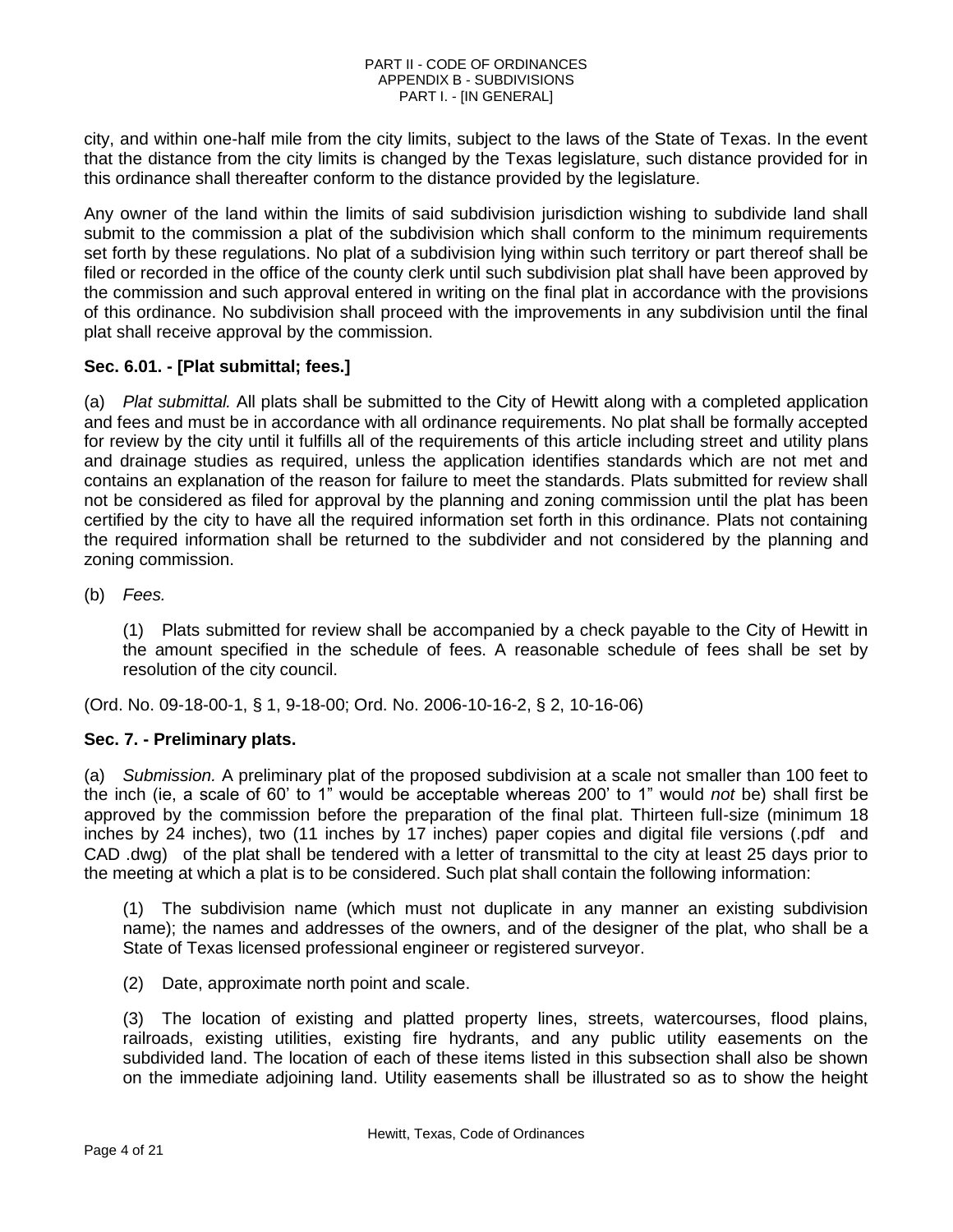above the ground surface of the easement as well as the width and length on the surface of such easement.

(4) The names, locations, widths and other dimensions of proposed streets, alleys, easements, parks, reservations, blocks, lot lines and building lines. The names of streets shall conform whenever possible to existing street names, and lots and blocks shall be numbered in a systematic arrangement.

(5) The preliminary plat shall indicate tentatively the proposed land use.

(6) Topographical information approximately equivalent to two-foot contour lines, and based on the North American Vertical Datum of 1988 (NAVD88) from a current topographical survey, which shall be specified on the plan.

(7) The location, size and flow line of all existing drainage structures on the land being subdivided and on adjoining tracts.

(8) Location of city limits line, the outer border of the city's extraterritorial jurisdiction, and boundaries, if they traverse the subdivision or form part of the boundary of the subdivision, or are contiguous to such boundary.

(9) Vicinity map which shall show existing streets, parks and public facilities in the vicinity.

(10) The following notice shall be placed on each preliminary plat: "Preliminary Plat for Inspection Purposes Only."

(11) Front and side building setback lines on all lots and tracts.

(12) The location of flood plains on the land being subdivided and on the adjoining tracts. If the proposed subdivision and the surrounding tracks do not contain any portion of the flood plain, then the plat shall state, "No portion of the flood plain appears to be located in this area."

(b) *Approval.*

(1) The commission shall render a decision on the preliminary plat within 30 days after its submission to the commission, unless such time is extended by agreement of the subdivider or his/her agent. Such decision may consist of approval, disapproval or conditional approval. Conditional approval shall be considered to be approval subject to conformity with conditions prescribed by the commission, but shall be deemed to be a disapproval of such plat until such conditions are met. All objections made to the preliminary plat, or conditions imposed, shall be furnished to the subdivider in writing.

(2) Approval of the preliminary plat shall be deemed an expression of approval only of the arrangement and approximate size of streets, lots and blocks. Any change to the approved preliminary plat prior to submitting the final plat for review or approval shall void the preliminary plat.

(3) The commission shall not approve a preliminary or final plat if the land use designated on the plat does not coincide with the current zoning for the area for which the subdivision is being proposed.

(Ord. No. 09-18-00-1, § 1, 9-18-00; Ord. No. 2006-10-16-2, §§ 3, 4, 10-16-06)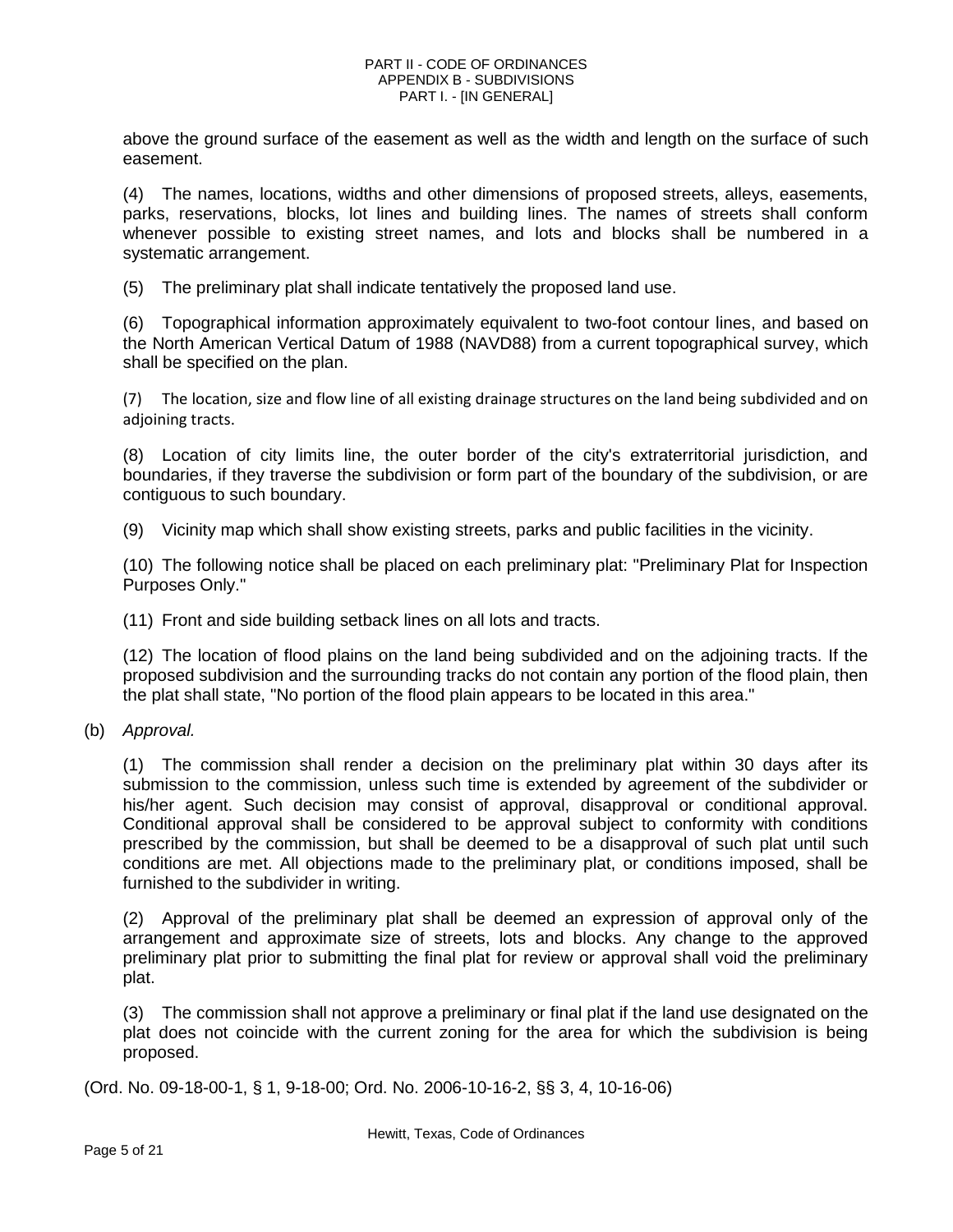# <span id="page-5-0"></span>**Sec. 8. - Final plat.**

(a) *Submission.* Thirteen paper full size (minimum 18 inches by 24 inches), two (11 inches by 17 inches) paper, and two mylar (minimum 18 inches by 24 inches) copies, and digital file versions (.pdf and CAD .dwg) of the final plat shall be tendered with a letter of transmittal to the zoning secretary 25 days prior to the meeting of the commission at which the plat is to be considered. Such plat shall not be considered by the commission until the next regular scheduled commission meeting after the commission's approval of the preliminary plat, but the final plat shall be submitted by the subdivider within six months after the date of approval of the preliminary plat or preliminary plat approval shall become null and void unless an extension of time is requested in writing by the subdivider and granted by the commission.

The final plat shall be drawn at a scale of one inch equals 100 feet and where necessary, may be on several sheets accompanied by an index sheet showing the entire subdivision. The final plat shall show or be accompanied by the following information:

(1) An accurate boundary survey of the property, with bearings and distances, referenced to survey lines and established subdivisions, showing pertinent data concerning property immediately adjacent in dashed lines (including flood plan designations).

(2) Right-of-way lines of streets and alleys, property lines of lots, parks and other sites with accurate dimensions, bearing or deflection angles, and radii, arcs and central angles of all curves.

(3) Name and right-of-way width of each street or other right-of-way.

- (4) Locations, dimensions and purpose of any easements.
- (5) The location of minimum building setback lines from all streets, side lots and other sites.

(6) Location and description of monuments, which shall be placed at each corner of the boundary survey of the subdivision. Permanent lot markers shall be placed at each lot corner.

(7) Numbers of all lots and blocks.

(8) Two points on the plat shall show the Texas State Plane Coordinate System coordinates. Bearings shall also be based upon the Texas State Plane Coordinate System, North American Datum of 1983 (NAD83) Texas Central Zone.

For subdivisions involving street, or water and wastewater construction, a bench mark based upon the North American Vertical Datum of 1988 (NAVD88) shall be included.

(9) Surveyor's certificate, to be placed on the subdivision plat:

"KNOW ALL MEN BY THESE PRESENTS:

That I, \_\_\_\_\_\_\_\_\_\_\_\_, do hereby certify that I made an actual and accurate survey of the platted land and that the corner monuments shown on the foregoing plat were properly placed under my personal supervision, in accordance with the Subdivision Regulations of the City of Hewitt, Texas."

(10) Certificate of approval on final plat must contain one of the following phases based on the manner in which the plat is approved.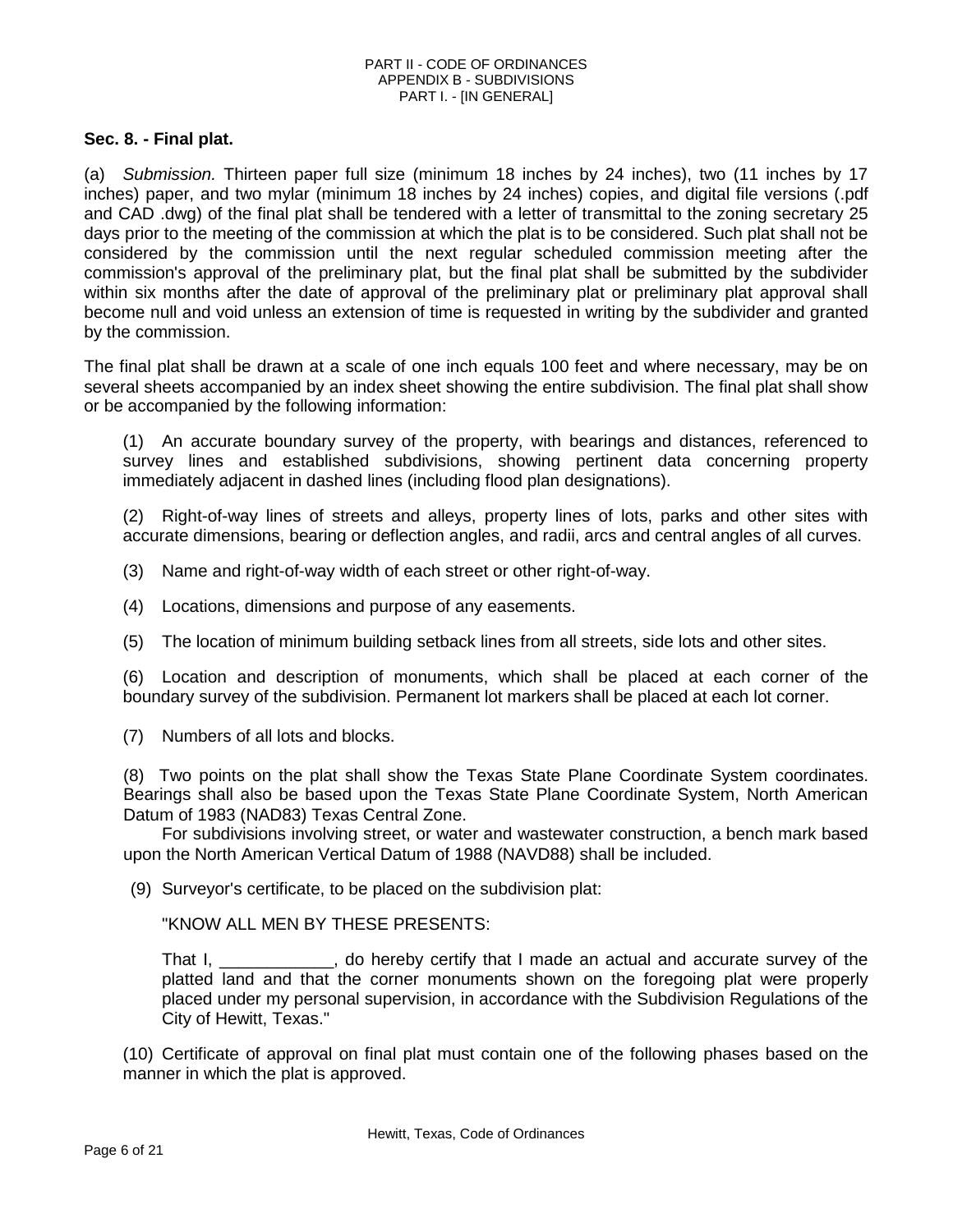a. Certificate of approval by Hewitt Planning and Zoning Commission (to be placed on plat):

Approved this \_\_\_\_\_\_\_\_\_\_\_\_ day of \_\_\_\_\_\_\_\_\_\_\_\_, 20\_\_\_\_\_\_\_\_\_\_\_\_, by the Hewitt Planning and Zoning Commission of the City of Hewitt, Texas.

Chairman

\_\_\_\_\_\_\_\_\_\_\_\_

\_\_\_\_\_\_\_\_\_\_\_\_

Zoning Secretary

b. Minor Plat - Certificate of approval by city manager (to be placed on plat):

Approved this \_\_\_\_\_\_\_\_\_\_\_\_\_\_ day of \_\_\_\_\_\_\_\_\_\_\_\_, 20\_\_\_\_\_\_\_\_\_\_\_\_, by the city manager of the City of Hewitt, Texas.

City Manager

\_\_\_\_\_\_\_\_\_\_\_\_

\_\_\_\_\_\_\_\_\_\_\_\_

Zoning Secretary

(11) A certificate of dedication of all streets, alleys, parks, easements and other land intended for public use, signed by the owner or owners and by all other persons, firms or corporations owning an interest in the property subdivided and platted which shall be acknowledged in the manner prescribed by the laws of the State of Texas for conveyance of real property.

(b) *Approval.*

(1) Prior to the commission's consideration of the final plat, the city engineer shall review same and make his/her recommendations in writing to the commission.

(2) The commission shall render a decision on the final plat within 30 days after submission to the commission. Such decision shall consist of approval or disapproval.

(3) In those isolated cases where a final plat is disapproved by the commission, the subdivider shall be informed in writing by the commission of the action. The subdivider may resubmit the corrected final plat within 60 days of the disapproval date without the preliminary plat becoming null and void.

(4) Upon approval, the chairman and secretary of the commission shall affix their signatures to the reproducible plat.

(5) The final plat, as approved by the city shall be retained by the zoning secretary and within 30 days of the subdivision's acceptance by the city, meeting all requirements as outlined in Sec. 10 "Final subdivision approval and acceptance," shall be filed for record in the office of the county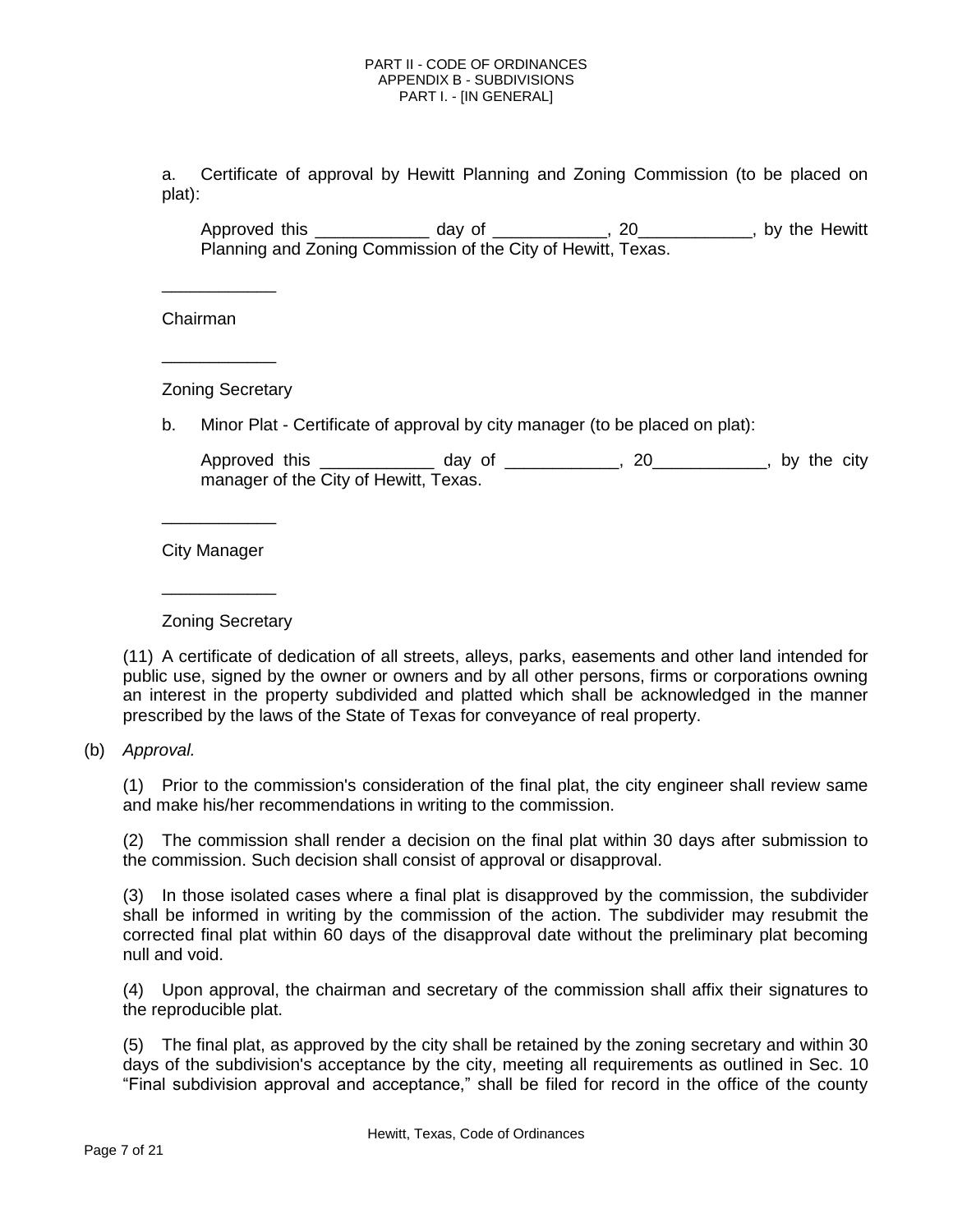clerk of McLennan County.

(Ord. No. 09-18-00-1, § 1, 9-18-00; Ord. No. 2006-10-16-2, §§ 5, 6, 10-16-06)

## <span id="page-7-0"></span>**Sec. 8.01. - Combined plat submittal.**

When a tract or parcel of land has not been previously platted and recorded in the plat records of McLennan County, Texas, the subdivider may, at his/her option, elect to combine the process of submitting his/her preliminary and final plats of a subdivision whenever the tract of land involves three or less lots and is to be subdivided without change of street location or without substantial effect on city services, drainage or adjacent properties.

A preliminary plat including those elements described in Section 7 is required; however, it may be submitted at the same time as the Final Plat.

### <span id="page-7-1"></span>**Sec. 8.02. - Delegation of approval responsibility.**

(a) The city manager may approve amending plats that meet the following criteria without approval of the planning and zoning commission.

(1) Amending plats as described by Section 212.016 of the *Texas Local Government Code.*

(b) The city manager may, for any reason, elect to present the plat for approval to the planning and zoning commission.

(c) The city manager shall not disapprove the plat and shall be required to refer any plat which (s) he refuses to approve to the planning and zoning commission within the time period established by Code Appendix B, Subdivisions Part I Section 8.

(Ord. No. 2006-10-16-2, § 7, 10-16-06)

### <span id="page-7-2"></span>**Sec. 9. - Construction plans.**

(a) *Submission.* Five sets of construction plans including digital file versions (.pdf and CAD .dwg), conforming with subdivision and design standards, approved and adopted by the city council, shall be submitted to the city for review. Construction plans which are required to be submitted to the city shall include, but not limited to, the following:

(1) A contour map which must show to an appropriate interval the existing natural contours of the grounds concerned, and the estimated high water flood line, if any.

(2) A plan of the proposed water system. Where applicable, this plan shall show the sizes and types of all pipelines, fittings, valve boxes and the location of fire hydrants with an indicated elevation of the top of the proposed curb at its location; the location and elevation of benchmarks shall refer to NAVD88; and the existing mains to which the system will be connected.

(3) A plan of the proposed sanitary sewer system. Where applicable, this plan shall indicate the sizes and types and flow line grades of all pipelines and their locations within this system; the location and sizes of the existing mains to which this system will be connected; and the location and flow line elevations of all manholes and cleanouts. Manholes shall generally be located no more than 450 feet apart.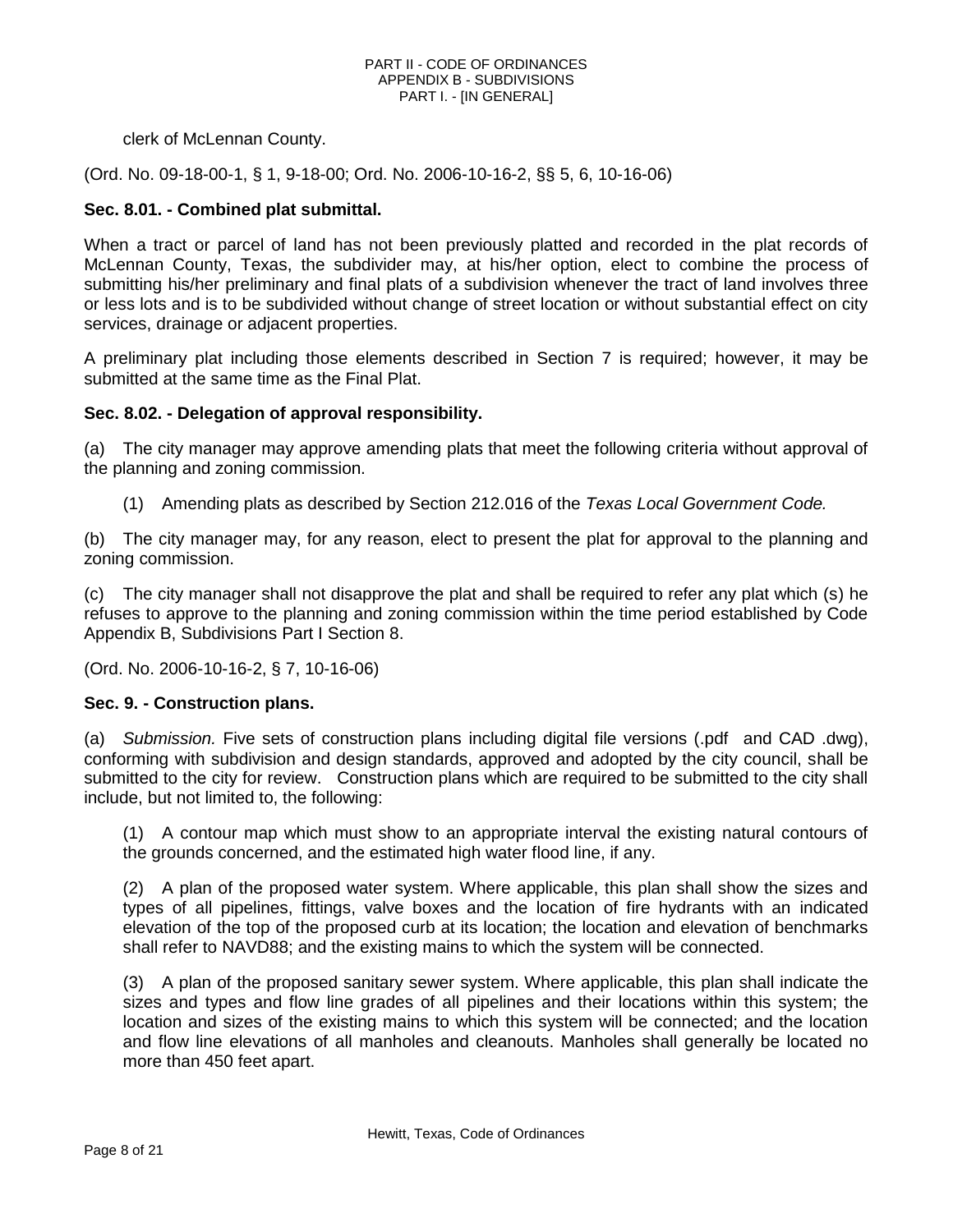(4) A plan of the proposed storm sewer system. Adequate drainage facilities shall be installed as required by the commission. This plan shall show the locations, sizes and types of all pipelines, manholes, inlets and flow line and size of the existing drain ditch or storm sewer to which the system will be connected.

(5) A plan of the proposed streets. This plan shall show the right-of-way and paved width of all streets and their top of curb grades and distances with the elevations indicated at all centerline intersections and grade breaks. It shall show the location of all curbs and gutters as proposed.

(6) Detail plans. The detail plan sheet shall be a composite of all details which concern the above set of construction plans, such as:

> Detail of the proposed inlets, manholes, cleanouts, sewer and water connections, street cross sections, curb and gutter, fire hydrant locations and footing construction, concrete junction boxes, head walls, grading plans and finished floor elevations, flood plain designation, and any other details deemed necessary by the city engineer to show intent of construction.

(7) Plan-profile sheets. The plan-profile sheets shall be platted to a convenient and legible scale and will show the finished plan of the proposed utilities and street construction. They shall also indicate the existing profile of the natural ground along with the proposed profiles on the top of curb of all streets, flow lines of all sanitary sewers, water lines, drainage channels and storm sewers.

(8) North arrow. All construction plans shall include a north arrow, scale or scales and date, and shall bear the seal and signature of a State of Texas licensed professional engineer.

(9) Performance and payment bond. The city shall require a contractor, prior to commencement of construction, to furnish a performance and payment bond satisfactory to the city attorney and issued by a reliable surety company authorized to do business in Texas, and equal to 100 percent of the cost of construction of the total project. Said bonds are to be furnished to the subdivider with a copy being furnished to the city as a third party beneficiary. Said bonds are to remain in effect for a period of one year after the final acceptance by the city. The contractor may use a warranty bond or any other bond that is approved by the city attorney in lieu of the performance and payment bond for the one-year period after the final acceptance by the city. The bond for the one-year warranty period shall be in place before the city accepts the subdivision.

(b) *Approval.* All construction plans shall be submitted to the city for approval. After final plat approval, and prior to the issuance of building permits and start of subdivision construction, five sets of approved construction plans shall be submitted to the city for use by city inspectors during construction.

(c) *Time for construction.* Street and utility construction shall begin within one year of approval of the final plat and shall be continued until completed. Should work be discontinued for longer than three months, the construction plans herein provided for shall be null and void.

(d) *Time extension.* In the event development has not begun on the proposed subdivision after one year from the effective final plat approval, the commission may, upon written application of the subdivider, grant not more than two six-month extensions.

(Ord. No. 09-18-00-1, § 1, 9-18-00; Ord. No. 2006-10-16-2, §§ 9, 10, 10-16-06)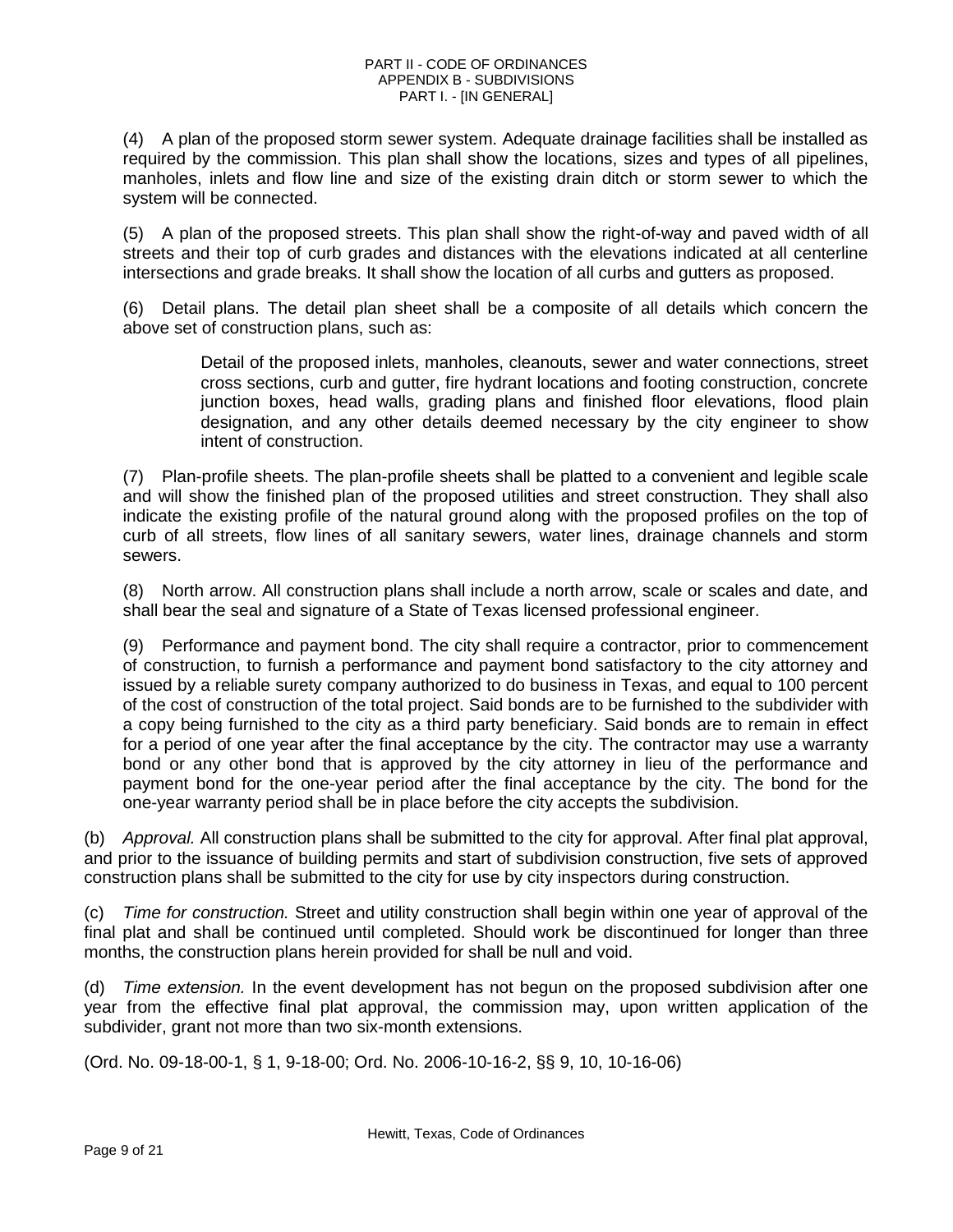### <span id="page-9-0"></span>**Sec. 10. - Final subdivision approval and acceptance.**

The following requirements shall be met and tendered with a letter of transmittal to the city building official prior to final approval and acceptance:

(a) A written, acknowledged guarantee of the serviceability of streets, sewers and any other utilities or improvements which shall have been required to be constructed in the subdivision, signed jointly by the subdivider and his/her prime contractor. The term of the said written guarantee shall be for a period of one year commencing from the date of written acceptance by the city of all said streets, sewers, water lines and other improvements.

(b) A certificate, signed by the subdivider' s State of Texas registered engineer, that any and all improvements constructed in the subdivision have been completed in accordance with the approved construction plans and specifications.

(c) Three "record drawing" paper sets and digital file versions (.pdf and CAD .dwg) of construction plans shall be delivered to the building official.

(d) Subdivider shall pay Utility Location Verification fee by a check payable to the City of Hewitt in the amount specified in the schedule of fees. A reasonable schedule of fees shall be set by resolution of the city council. Utility Location Verification and any corrections to the record drawings shall be completed prior scheduling final walkthrough inspection.

(e) A certificate that all obligations incurred by construction of the streets and utilities have been satisfied.

(f) Upon the fulfillment of the requirements in this section, the building official or any person of his/her choosing shall complete an inspection of the subdivision within ten working days to determine if it is acceptable to the city.

(1) If the subdivision is not acceptable to the city, the building official shall send a written refusal to accept the subdivision along with the reasons for the refusal within ten business days of the inspection.

(2) If the subdivision is acceptable to the city, a letter shall be sent from the building official accepting the subdivision within ten business days of the final inspection.

a. Prior to final subdivision acceptance, the subdivider' s engineer shall furnish the building official with a written certification stating that all improvements have been satisfactorily completed in accordance with subdivision design standards, approved and adopted by the city council for such improvements.

(g) Within 30 days following the city accepting the subdivision, the final plat shall be filed for record in the office of the county clerk of McLennan County.

(Ord. No. 2006-10-16-2, § 10, 10-16-06)

### <span id="page-9-1"></span>**Sec. 11. - Easements for utilities.**

Except where alleys are provided for the purpose, the commission shall require easements for electricity poles, wires, conduits, storm and sanitary sewers, gas and water mains, or other utility lines. The easement shall normally be taken as a utility easement across front lot lines and alongside lot lines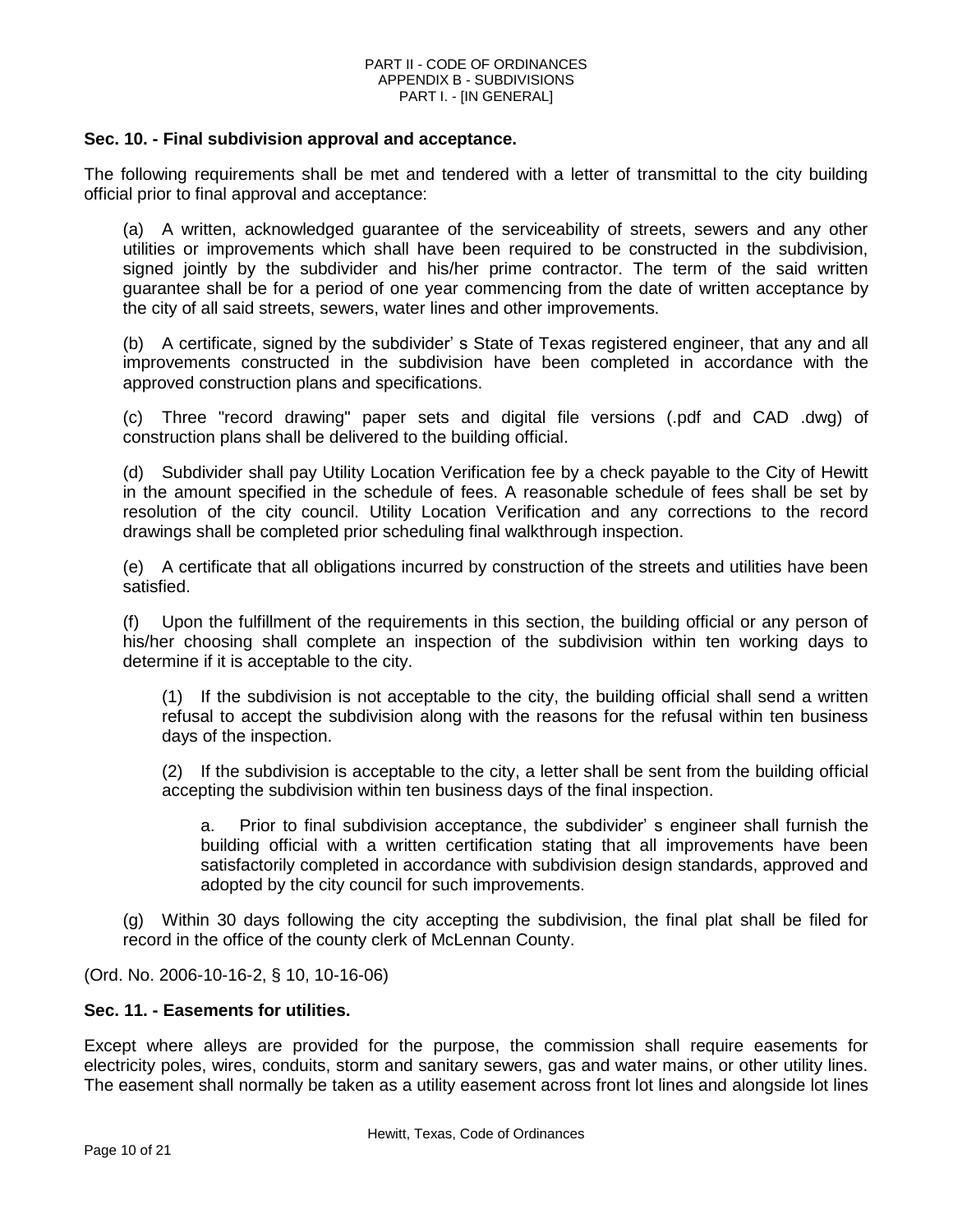which are adjacent and parallel to street and/or highway right of way. Said easements shall be a minimum total of 20 feet in width from ground level to 13 feet above from ground level and shall be a minimum of 15 feet from 13 feet above ground level upward. As these are minimum requirements, the city shall determine on a case by case basis if an easement is required in an alternative location and/or a larger width. However, except as provided herein, storm and sanitary sewer lines and water mains shall be placed within the city street right-of-way.

# <span id="page-10-0"></span>**Sec. 12. - Comprehensive group housing development.**

For the purpose of this ordinance, comprehensive group housing developments shall include three or more apartment units, three or more townhouse units, and three or more condominiums, together with necessary drives and ways of access, which may or may not be subdivided into customary lots and blocks and where street rights-of-way and utility easements are not necessarily dedicated to public use. All comprehensive group housing development projects shall conform with this ordinance and with subdivision design standards and specifications approved and adopted by the city council.

### <span id="page-10-1"></span>**Sec. 13. - Variances.**

Where, because of topographical or other conditions peculiar to the site, a subdivider can show that a provision of this ordinance would cause an unnecessary and extraordinary hardship if strictly adhered to, a variance may be recommended by the commission to the city council. The city council may authorize variances if they deem such action proper. Any variance thus authorized is required to be entered in writing in the minutes of the council and the reason which justified the departure shall be set forth, and such variance must be authorized by affirmative vote of not less than four members of the council.

### <span id="page-10-2"></span>**Sec. 13.01. - Dedication and maintenance of streets.**

Disapproval of a plat by the commission shall be deemed a refusal by the city to accept the offered dedications shown thereon. Approval of a plat shall not be deemed an acceptance of the proposed dedications and shall not impose any duty upon the city concerning the maintenance or improvement of any such dedicated parts until the proper authorities of the city have actually appropriated the same by entry, use, or improvement.

### <span id="page-10-3"></span>**Sec. 14. - Street construction and right-of-way.**

(a) *Streets generally.*

(1) All street construction shall conform with subdivision design standards and specifications, approved and adopted by the city council.

(2) Proposed new streets shall extend existing streets or the projections at the same or greater width, but in no case less than the minimum required width as set forth in the design standards and specifications. Where, in the opinion of the commission, it is desirable to provide street access to adjoining property, proposed streets shall extend to the boundary of such property. Half streets or half alleys along the boundary of land proposed for subdivision will not be permitted.

(3) The minimum width of proposed streets, measured from face of curb to face of curb, shall be as shown in the subdivision design standards and specifications.

(4) In general, streets shall be planned to conform to existing topographic conditions. The minimum and maximum street grades shall be determined by subdivision design standards and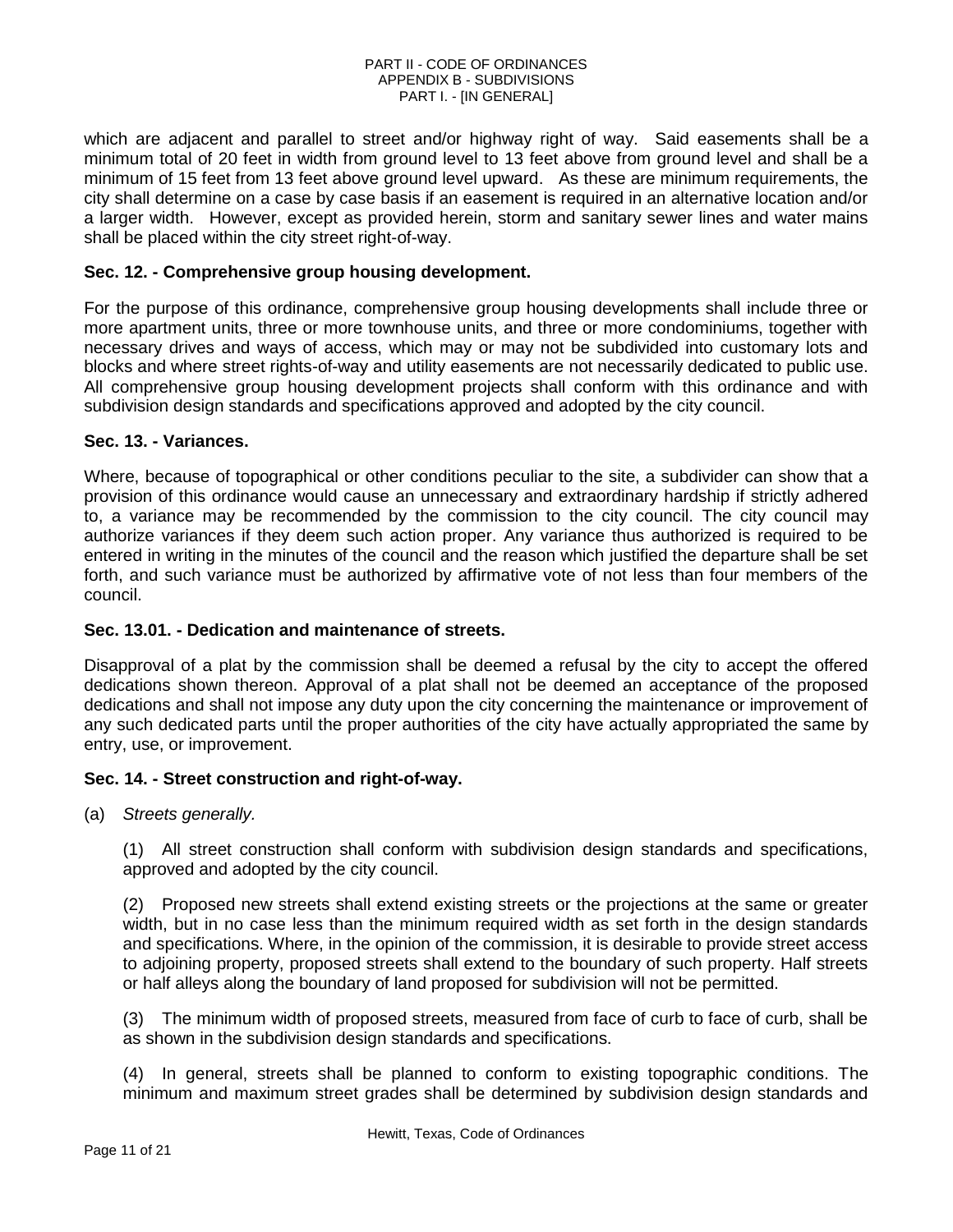specifications.

(5) Insofar as practicable, acute angles at street intersections shall be avoided. In all cases, however, curb radii shall be determined by subdivision design standards and specifications.

(6) Horizontal curves shall be determined by subdivision design standards and specifications.

(7) Street intersections with centerline offsets shall not be allowed.

(8) Streets designed to have one end permanently closed shall be provided at the closed end with a turnaround with a minimum right-of-way radius of 50 feet and a minimum driving surface radius of 40 feet. Upon and after the approval of this ordinance, streets designed to have one end permanently closed shall not be permitted unless they conform to the requirements above. A cul-de-sac shall not be more than 600 feet in length unless approved by the commission for specific reasons of topography or other conditions that are outside of the control of the subdivider.

(9) Proposed streets substantially in alignment with existing and named streets shall bear the names of existing streets. In no case shall the proposed name for any street duplicate an existing street name or be confusingly similar. The subdivider shall provide street name signs in accordance with existing city standards.

(10) Where subdivision embraces a proposed principal street as shown on the City of Hewitt Comprehensive Plan, such street shall be platted to maintain continuity in the approximate location as shown, and of the type indicated in the comprehensive plan.

(b) *Internal streets.*

(1) The subdivider shall be responsible, at his/her own expense and cost, for the construction of all streets within his/her subdivision.

(2) The commission shall have the right to require the dedication of street rights-of-way up to 64 feet in width, and the subdivider shall furnish same without charge to the city. In the event the commission requires a dedication of right-of-way in excess of 64 feet, then to the extent that the dedication exceeds 64 feet, such excess will be offered for purchase by the city at a cost no greater than current comparable land values.

(3) Anything to the contrary in this paragraph notwithstanding, in the event the subdivider of a residential subdivision is required by the city to construct a street with a paved width greater than 44 feet or of a quality higher than is required by the subdivision design standards and specifications, then the city shall reimburse the subdivider for such additional cost of increasing the width of the street or the increased cost of the higher quality street. Such reimbursement shall be made in full on or before one year from the date of approval of the final plat and construction plans, provided construction is in accordance with the approved construction plans and with the subdivision design standards and specifications, and is completed within such one-year period.

(Ord. No. 2006-10-16-2, §§ 11, 12, 10-16-06)

### <span id="page-11-0"></span>**Sec. 14.01. - Private roads.**

(a) *Legislative determination.* It is hereby determined necessary in the maintenance of orderly development of the community and in providing for the health, safety, and welfare of the residents and property owners of the City of Hewitt to regulate the construction of private roadways within the city.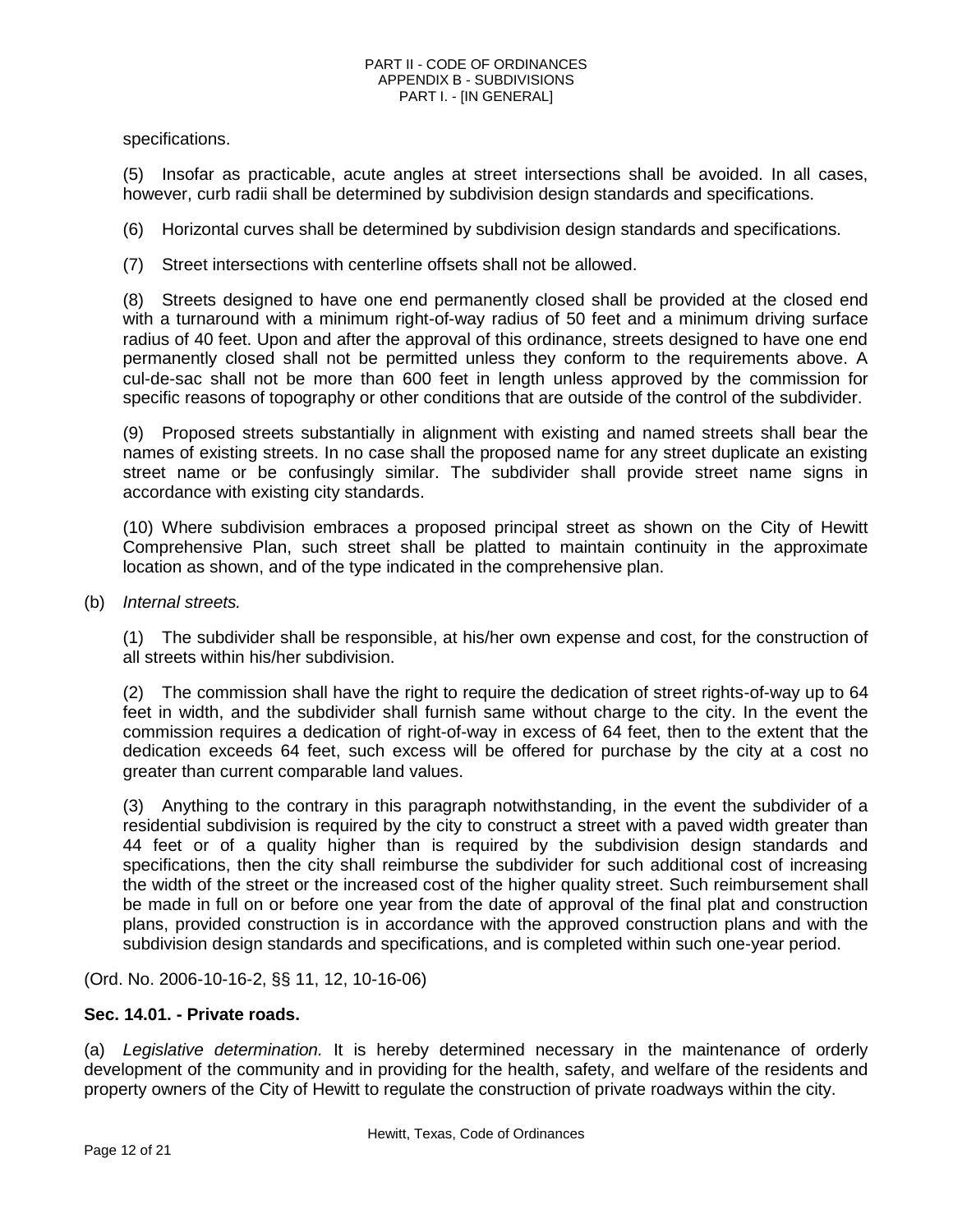(b) *Scope.* Any lot or parcel of land which does not abut a public street shall abut a private road meeting the standards of this section. This section shall not apply to:

(1) Access roads internal to any individual lot or parcel of land, as defined herein, if such lot or parcel of land has direct public street frontage access and is under the control of one person, firm, corporation or association, and provided further that the access road does not provide access to any abutting lot or parcel of land. Examples of access roads that may be exempted from the permitting procedures of this section include those serving apartment complexes, mobile home parks, nursing homes, hospitals, factories, schools and shopping centers which are otherwise subject to site plan review and approval under the provisions of the Hewitt Zoning Ordinance.

### (c) *Definitions.*

*City engineer:* Shall mean City of Hewitt Engineer or his/her duly authorized representative.

*Driveway:* A driveway is that portion of a lot intended to be the area upon which vehicles travel from a road (public or private) to a dwelling or other improvements located upon the lot.

*Easement:* A grant of one or more property rights by the property owner to and/or for the use by the public, a corporation or another person or entity.

*Lot(s):* For the purpose of this section, a lot is a parcel of land of at least sufficient size, and containing sufficient area after applicable setbacks, to meet the minimum zoning requirements for use, coverage and area and to provide such yards and other open spaces as are required for its intended use by the Hewitt Zoning Ordinance as amended. The word lot includes the word plot and parcel.

*Private road:* Any road or thoroughfare for vehicular traffic contained within a private road easement which is privately owned and maintained and which provides access to two or more parcels abutting the private road easement.

*Private road easement:* An easement which is granted exclusively for private access to two or more abutting parcels of land and which contains or is intended to contain a private road.

*Public street:* A publicly owned and maintained thoroughfare dedicated for the purpose of traffic circulation and principal means of access to abutting property.

*Shared driveway:* A driveway as defined in this section but used by two lots.

*Shared driveway easement:* An easement which is granted exclusively for a private access to two abutting parcels of land and which contains or is intended to contain a private driveway.

*Street right-of-way:* A general term denoting land, property, or a property interest, usually in a strip, acquired for or devoted to transportation purposes which has been dedicated for public use.

(d) *General provisions.*

(1) All private roads and shared driveways shall be located within a private road easement or shared driveway easement. A shared driveway easement shall be a minimum of 66 feet in width or within a 33-foot easement if subject to a permanent deed restriction to prevent further extension to any additional parcels. Private road easement shall not be less than 66 feet in width at any point. At any dead end of an easement that exceeds 200 feet in length, the easement shall widen such that there is a minimum driving surface radius of 60 feet.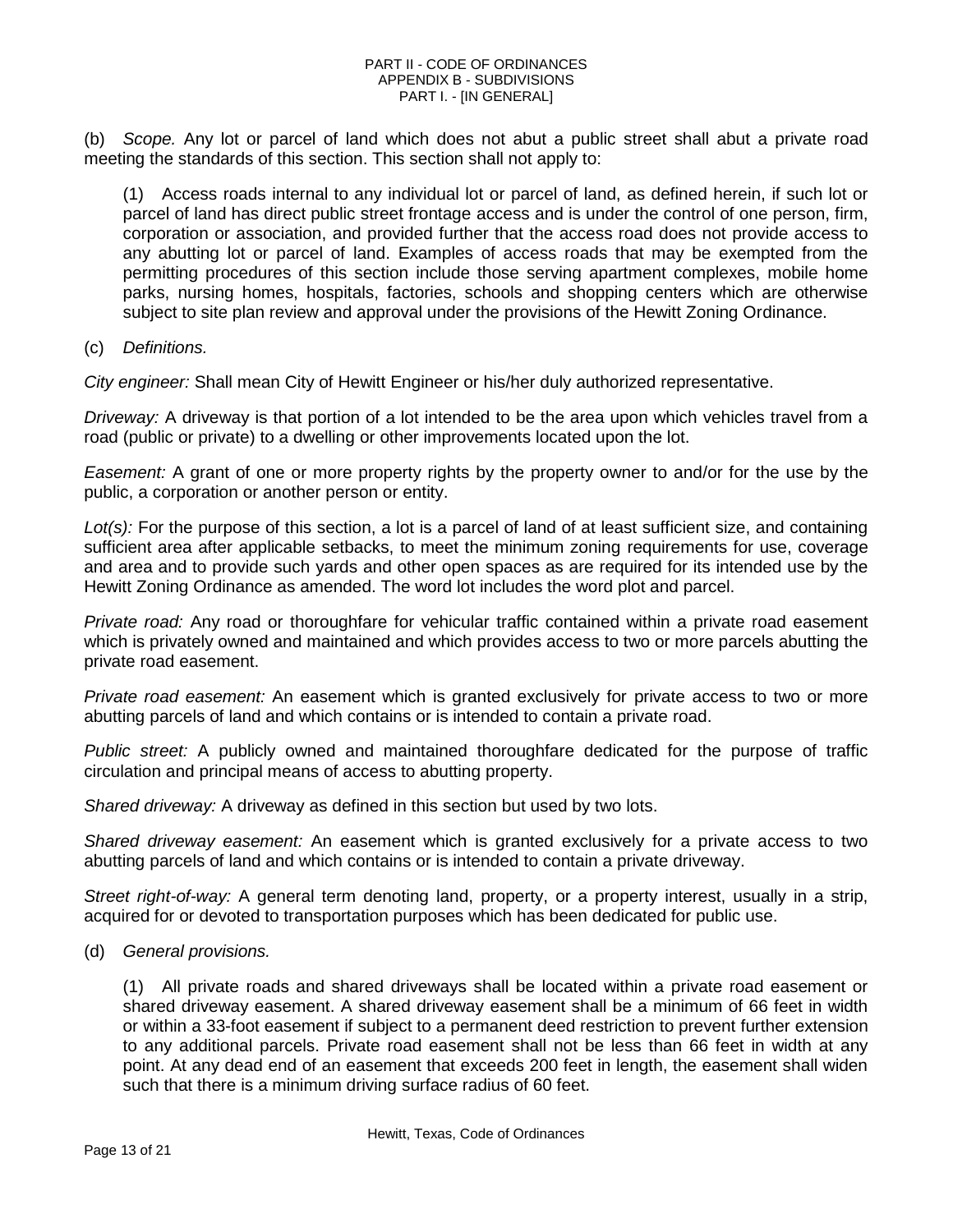(2) The maximum grade for any private road shall not exceed six percent or, up to ten percent upon recommendation of the city engineer based upon unique circumstances of the site and appropriate engineering design standards with the exception that the private road shall have a maximum grade of four percent for a minimum distance of 30 feet from its intersection with a public road right-of-way or other private road.

(3) The improved surface of the private road or shared driveway shall be located and constructed a minimum of 15 feet from any adjoining lot or parcel which does not derive access from the easement or private road.

(4) A dead end private road or cul-de-sac shall not exceed 600 feet in length measured in a straight line from the intersection with the public road to the end of the private road.

(5) The location and design of the intersection of a private road with the public street network shall be approved by the Hewitt City Engineer. After the effective date of this section, no private road shall be approved which is closer than 500 feet from another public or private road, as measured along the centerline of the intersecting public road. Private roads shall not interconnect with the public street network in a manner that will preclude the extension of public streets within areas where the future extension of public streets is necessary to further the logical, orderly, and efficient development of the overall public street network. In making such determination, the city engineer shall consider the circulation pattern and traffic volumes on nearby public streets, existing and proposed land use in the general area, the recommendations contained within the City of Hewitt Master Plan and Major Street Plan, if any, and if applicable, plans of the Texas Department of Transportation.

(6) All private roads shall be given a street name that is not the same or similar to any other street name in the county. A street sign bearing the street name given the private road meeting, the standards of this section as to design, location, and maintenance shall be erected and maintained where such private road adjoins any public road. A "stop" sign shall be installed at the intersection of the private road with the public road and a speed limit of no more than 25 miles per hour shall be posted on all private roads located in any residential zoning district. All residential lots shall have sequential address numbers assigned in accord with the numbering convention for the City of Hewitt and said address numbers shall be clearly posted at the driveway entrance.

(7) All private road easements shall contain easements granted to the City of Hewitt for the purpose of providing for the installation, operation, inspection, maintenance, alteration, replacement, and/or removal of public and private utilities, including conveyance of sewer, water, stormwater, electrical distribution, telephone, natural gas, and cable television.

(8) The maximum number of lots situated on a single access road (dead-end) or cul-de-sac shall not exceed 25 unless the private road includes a dual drive entrance (i.e., boulevard entrance) and/or is configured in a continuous loop.

(9) All improvements installed or constructed as required under the terms of this section shall be made and maintained at the expense of the property owner(s) or subdivider.

(10) For the purposes of this section, a lot as defined herein, is determined to be served by a private road or shared driveway if it has access rights to the private road or shared driveway easement by approved plat recorded with the McLennan County Clerk.

(11) A private road may not be located or extended where such location or extension would result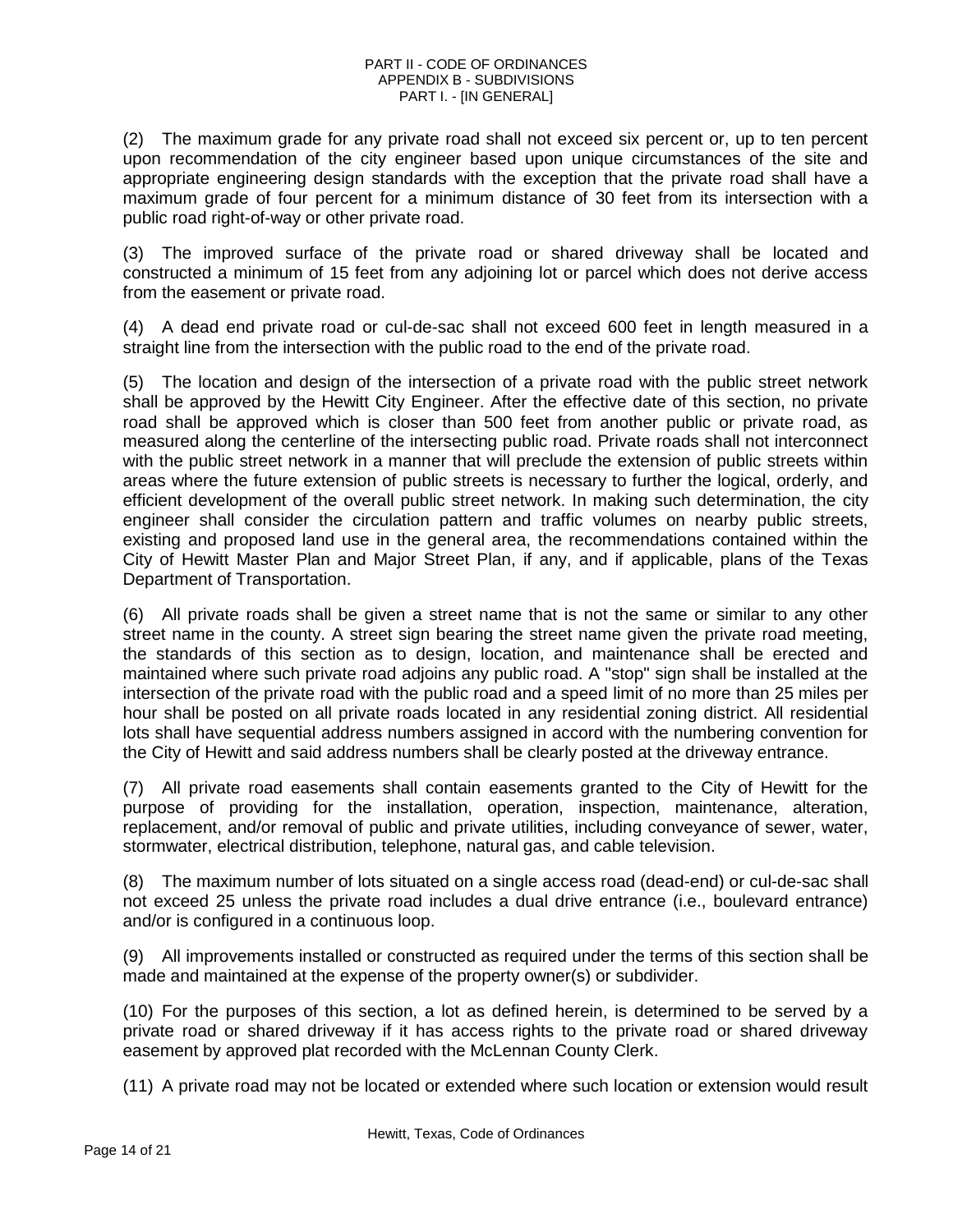in the creation of non-conforming lot dimensions, setback or yard areas on any adjoining parcel.

(12) The area in which the private road is to be located shall have a 15-foot minimum cleared area on each side of the roadway for visual safety and fire vehicle access.

#### (e) *Private road construction specifications.*

(1) A private road which is to serve residential lots shall be provided with a paved surface constructed in conformity with the City of Hewitt subdivision design standards and specifications.

(2) A private road which is to serve commercial or industrial uses shall be constructed in conformity with the City of Hewitt requirements and specifications for commercial and industrial plats.

(f) *Private road approval.* Prior to issuing a building permit for a building on a lot served by a private road, the private road shall be approved by the city planning and zoning commission in accordance with the following procedures:

(1) *Preliminary approval by planning commission:*

a. Thirteen copies of a site plan prepared and sealed by a State of Texas registered engineer at a scale of at least one inch equals 100 feet together with a fee established by the city shall be submitted to the city secretary or designated agent. In addition to the above requirements, the site plan shall include the following information:

- 1. Proposed name of development.
- 2. Parcel identification number and/or legal description.

3. Names and addresses of proprietor, owner proprietor, and planner, design engineer or surveyor.

- 4. Scale of drawing.
- 5. Date of preparation and date of subsequent amendments.
- 6. North arrow.

7. Vicinity map which shall show existing streets, parks and public facilities in the vicinity.

- 8. Proposed property lines and dimensions.
- 9. Zoning classification.
- 10. Location of existing buildings and structures.

11. Location, widths, and names of existing or prior easements of record, public and/or private.

12. Location of existing and proposed sanitary sewers, water mains, storm drains, and other utilities.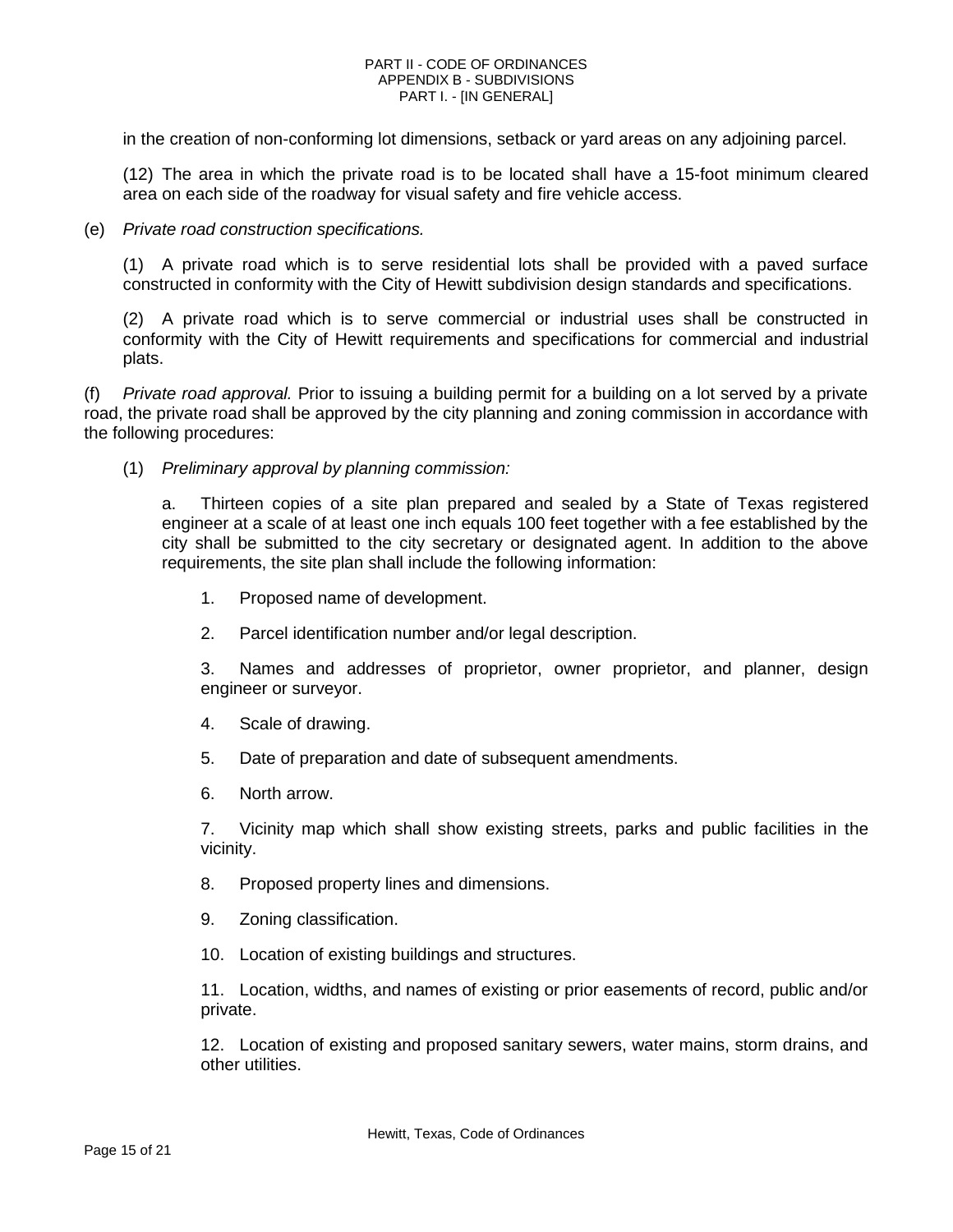13. Existing and proposed topography drawn at contour intervals of two feet.

14. Location of significant natural features such as lakes, streams, wetlands, and slopes over 20 percent.

15. Layout and preliminary design of the proposed private road, indicating easement width and connections to adjoining rights-of-way.

16. Indication of possible future land divisions.

17. Locations of proposed building sites including approximate grades and building setbacks.

18. Soil borings upon request.

19. Screening plan upon request.

20. Drainage plans and calculations as recommended by the City of Hewitt to assure adequate drainage and runoff.

b. In addition to the above plans, a maintenance agreement, easement agreement, and deed restrictions which provide for the perpetual private (non-public) maintenance of the private road and easement to a necessary and reasonable standard to serve the several interests involved shall be provided. These documents shall be recorded and shall contain the following provisions:

1. A method of initiating and financing of such road and/or easements in order to keep the road in a reasonably good and usable condition.

2. A workable method of apportioning the costs of maintenance and improvements.

3. A notice that no public funds of the City of Hewitt are to be used to build, repair, or maintain the private road, including road cuts, curbs and gutters that may be required at the entry of the private road onto a public road.

4. Easements to the public for purposes of public and private utilities, emergency and other public vehicles for whatever public services are necessary.

5. A provision that the owners of any and all of the property using the road shall refrain from prohibiting, restricting, limiting, or in any manner interfering with normal ingress and egress and use by any of the other owners. Normal ingress and egress and use shall include use by family, guests, invitees, tradesmen, employees, and others bound to or returning from any of the properties having a right to use the road.

6. A method for apportioning any costs of road improvement required under this section occasioned by an extension of the private road.

7. A requirement that all future amendments to the maintenance agreement, easement agreement, master deed and/or deed restrictions shall be provided to the city and shall be duly recorded.

8. A provision placing on notice all future purchasers, mortgagees and others with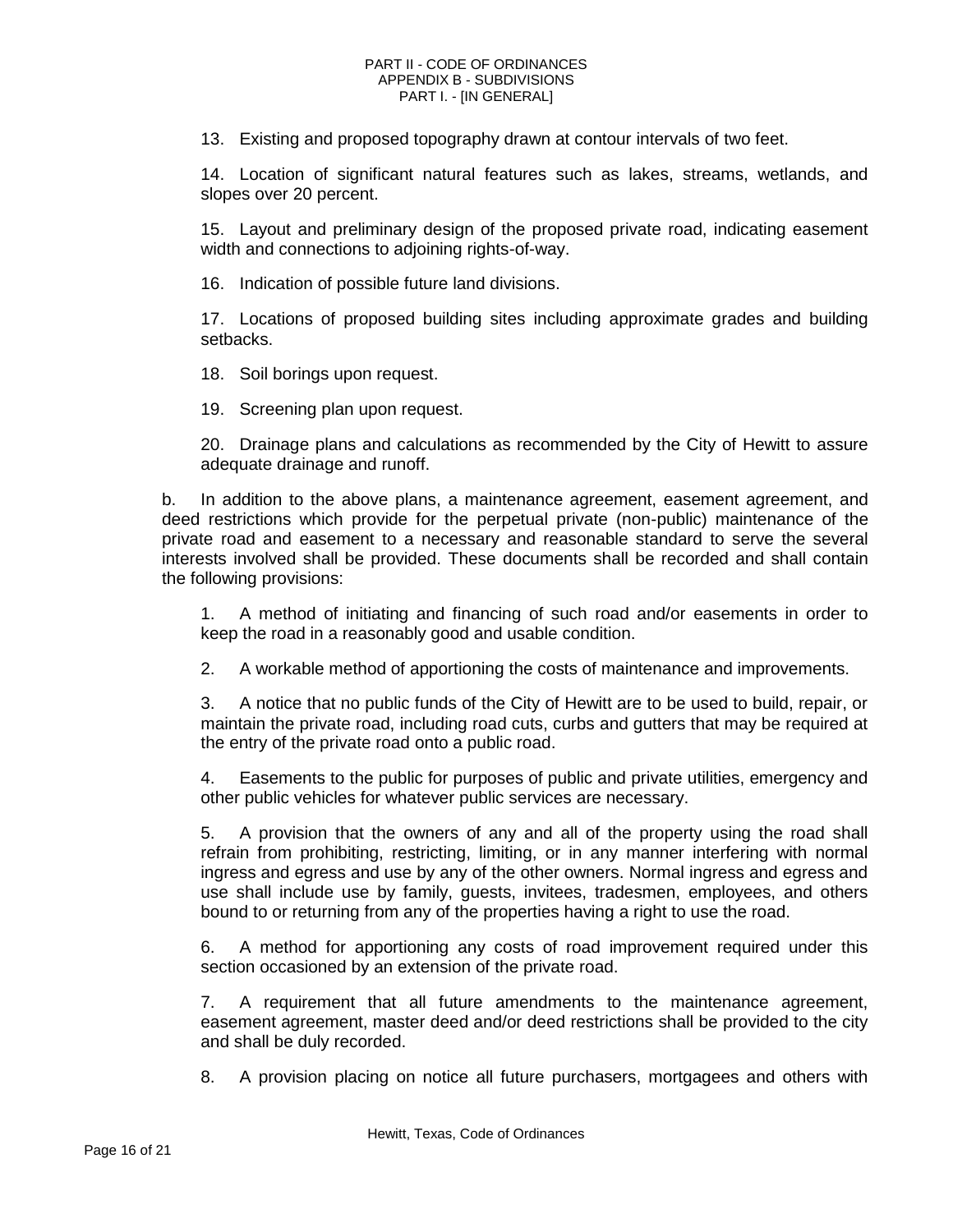possible interest in the property that development on the property is subject to the terms of the City of Hewitt Private Road Ordinance and the issuance of building permits for development on the property may be contingent on full compliance with the terms of the private road ordinance.

9. Applicant must provide parcel number and legal descriptions of all parcels that have legal access to the private road easement.

c. Prior to approval of an application for a private road or an extension of an existing private road, the planning commission shall hold a public hearing to consider public comment on the application. A notice of the public hearing on the application shall be given in the manner provided by the Hewitt Zoning Ordinance pertaining to procedures for consideration of special exception uses.

d. The planning and zoning commission shall review all submitted material in accord with the standards and requirements of this ordinance and may seek the professional advice of the city engineer, planner, attorney or others, as appropriate, to evaluate the proposed private road application. Should the planning and zoning commission find that all conditions have been satisfactorily met, it may recommend preliminary approval to the city council. All information and recommendations from the planning and zoning commission will be forwarded to the city council for consideration.

(2) *Preliminary approval by city council:*

a. After having received the planning and zoning commission's recommendation, the applicant may contact the city secretary to request city council review, which may be scheduled at the next regular city council meeting.

b. The applicant shall submit 13 sets of the site plan including construction plans and other documents to the city secretary at least seven days prior to the meeting. These plans shall include all recommendations of the planning and zoning commission.

c. Upon preliminary approval of the site plan, construction plans and other documents by the city council, the building official may issue a private road construction permit. No work on a private road shall commence until and unless there has been both preliminary approval by the city council and a private road construction permit has been issued by the building official. Preliminary approval expires in one calendar year of the applicant fails to obtain final approval.

d. The city council shall have the final decision regarding application for private road and shared driveway construction. The council may waive or revise any requirement of this section where unusual or extraordinary circumstances make compliance with the terms of the section impossible and where alternative approaches are proposed to accomplish the primary objectives of the section.

### (3) *Road construction:*

a. All necessary approvals and permits of the city council shall be obtained including approval of street name.

b. Prior to the start of any clearing or grading, the work area shall be staked by the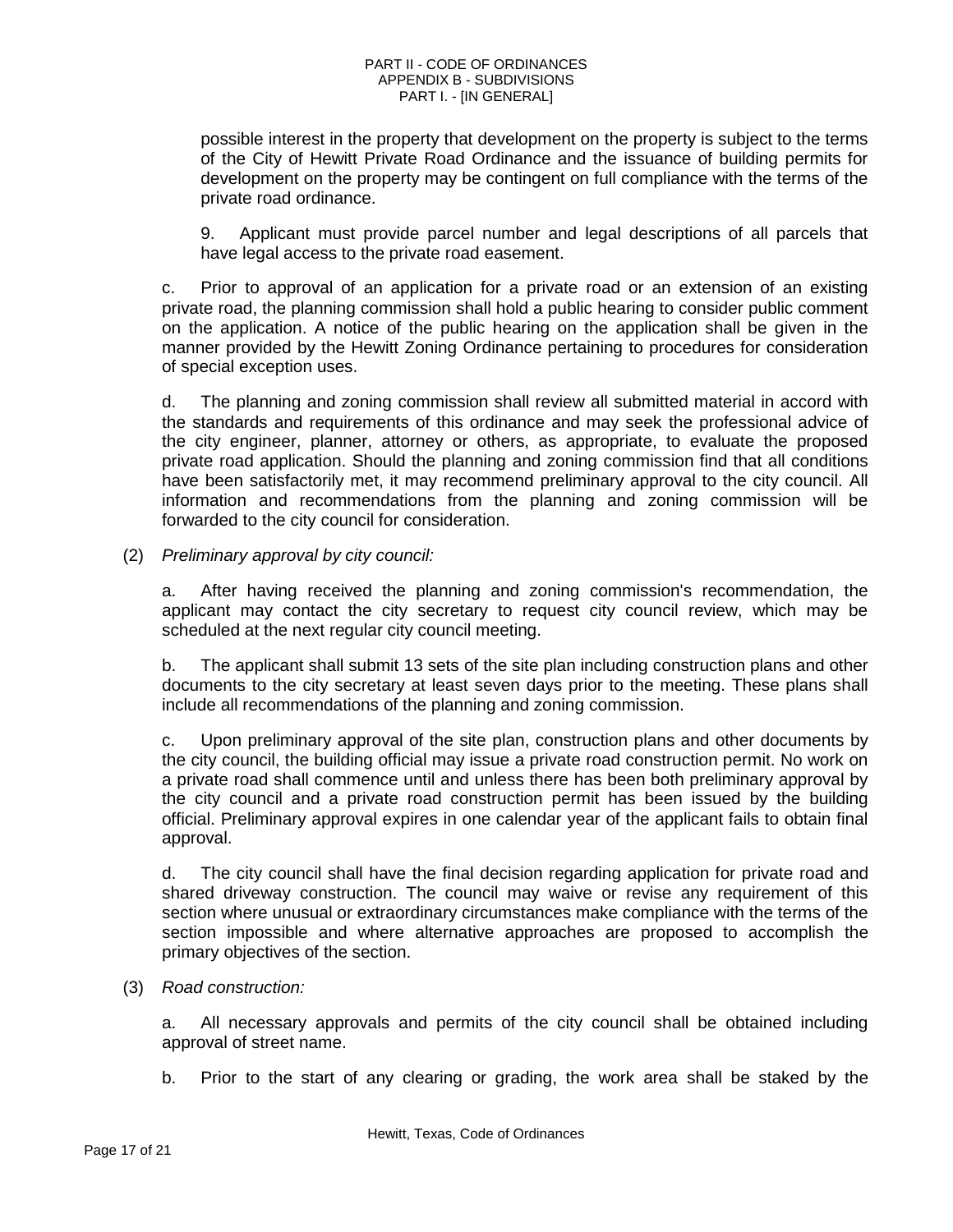subdivider' s engineer or surveyor and the subdivider shall deposit a cash bond or other bond assurance of performance, in the amount to be determined by the city manager to guarantee that the clearing and grading will conform with the approved plans. In addition, copies of the proof of adequate liability insurance coverage for the subdivider' s engineer and contractor shall be provided to the city council prior to commencement of construction.

c. All private roads shall be inspected by the city engineer during the construction of the road. Reasonable four to five working days notification shall be given to the city engineer's office before commencing construction of the road. The owner and/or contractor shall hold liability insurance for the road construction. Prior to granting final approval, the subdivider' s engineer shall first certify that the road has been constructed in accordance with as-built plans which shall be submitted at the completion of the job (he/she should also submit test results for materials, compaction, etc.).

d. Any significant changes from the approved plans shall be noted in the cover letter, along with the reasons for the changes.

e. Upon receipt of acceptable as-built plans and verification of proper certification of construction, the city engineer may submit his/her recommendation to the city to accept the road as completed. The city secretary and city engineer prefer to have as built plans on a digital format acceptable to the city engineer in addition to a PDF, along with the required paper copies. If there is any deviation from the plans, the city engineer shall report the deviation and reason for same to the city secretary. The city engineer has the right to reject the work and issue stop work orders if contractor or contractor's equipment creates any unnecessary disturbance beyond the limits of construction as shown on the approved plans and staked by the subdivider' s engineer.

(4) *Final approval by city council:*

a. In order to request placement on the city council agenda for final approval, the applicant shall obtain and/or complete the following:

- 1. Final inspection and approval of private road by the city engineer.
- 2. Installation of street sign and traffic control devices as required.
- 3. Installation of underground utilities if applicable.

b. The following information shall be submitted to the city secretary at least 14 days prior to the council meeting.

1. Eight copies of recorded land survey and legal descriptions showing easements for underground electrical and communication service lines, drainage, sanitary sewer, private road and dedication of any public road right-of-way.

2. Two copies of recorded road maintenance agreement and drainage facilities maintenance agreement.

3. Two copies of recorded deed restrictions and easements.

c. If there is compliance with this and other applicable city ordinances, the city council may give final approval to the private road.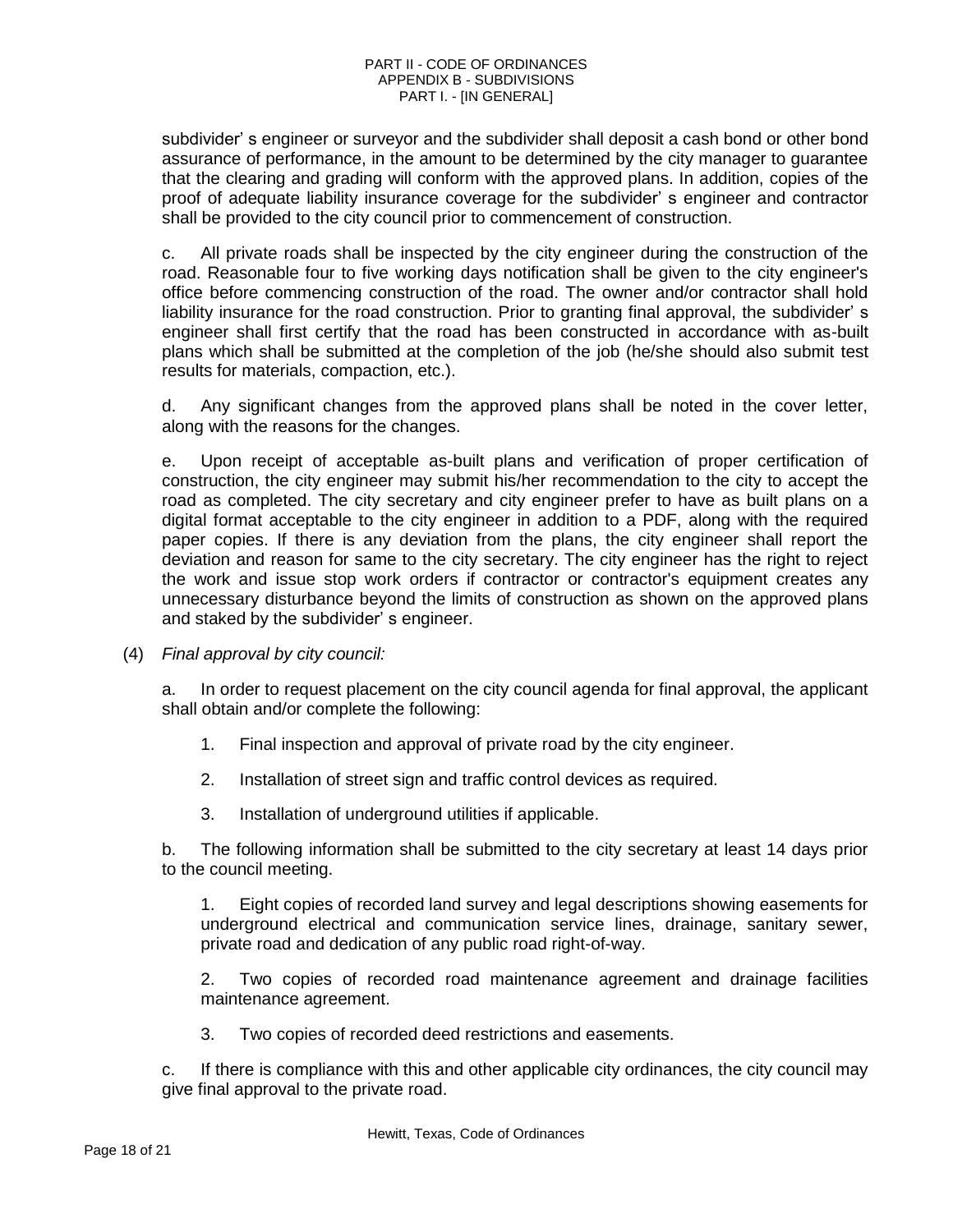(g) *Permits not to be issued; fees; nonconforming use; severability; penalty; effective date.*

(1) *Permits not to be issued:* No building or occupancy permits shall be issued by the building official for the use of any parcel of land served by a private road unless such road has been approved by the city council as provided herein. No occupancy permits, unless waived by the city council, will be issued until the city council provides its final approval of the private road. If the city council allows an occupancy permit to be issued without final approval of the private road, the occupancy permit shall be issued on a conditional basis pending final approval of the road by the city council.

(2) *Fees:* Fees to be charged pursuant to this section shall be as set, or from time to time amended by a resolution of the city council.

(3) *Nonconforming uses:* A nonconforming use or condition in existence at the time of adoption of this ordinance may be continued unless:

- a. It is contrary to the intent of these regulations.
- b. It is altered or in any way expands the nonconformity.

c. It is determined to be a public nuisance or a threat to public health and safety as determined by the city engineer.

(4) *Severability:* This section and each of the various parts, subsections, sentences, phrases, and clauses hereof are hereby declared to be severable. If any part, section, subsection, sentence, phrase, or clause is determined to be invalid or unenforceable for any reason by a court of competent jurisdiction, it is hereby provided that the remainder of this section shall not be affected thereby and shall remain in full force and effect.

(5) *Penalty:* Violation of this section is a municipal civil infraction, for which the fine shall be not less than \$100.00 nor more than \$500.00 for the first offense and not less than \$500.00 nor more than \$1,000.00 for subsequent offenses, in the discretion of the court, and in addition to all of the costs, damages and expenses provided by law. For purposes of this section, "subsequent offense" means a violation of this section committed by the same person within 12 months of a previous violation of the section for which said person admitted responsibility or was adjudicated to be responsible. Each day that such violation occurs shall constitute a separate offense.

(6) *Effective date:* This section shall become effective upon its publication.

(Ord. No. 2010-08-16-2, §§ 1—7, 8-16-10)

### <span id="page-18-0"></span>**Sec. 15. - Construction of water, sewer and drainage facilities.**

(a) The subdivider shall, at his/her own cost, dedicate such right-of-way and construct such storm sewers, drainage ditches, sanitary sewers, water mains and water lines, of such a size as to adequately serve the area being subdivided; however, if the city should require the dedication of additional right-of-way or the construction of storm sewers, drainage ditches, sanitary sewers, or water mains of a size greater than set out above, then the city shall, within one year after date of approval of the final construction plans, provided construction has been completed within such one-year period and in accordance with approved construction plans, reimburse the subdivider for any increased cost of such facilities. All of such facilities shall be constructed in accordance with subdivision design standards and specifications approved and adopted by the city council.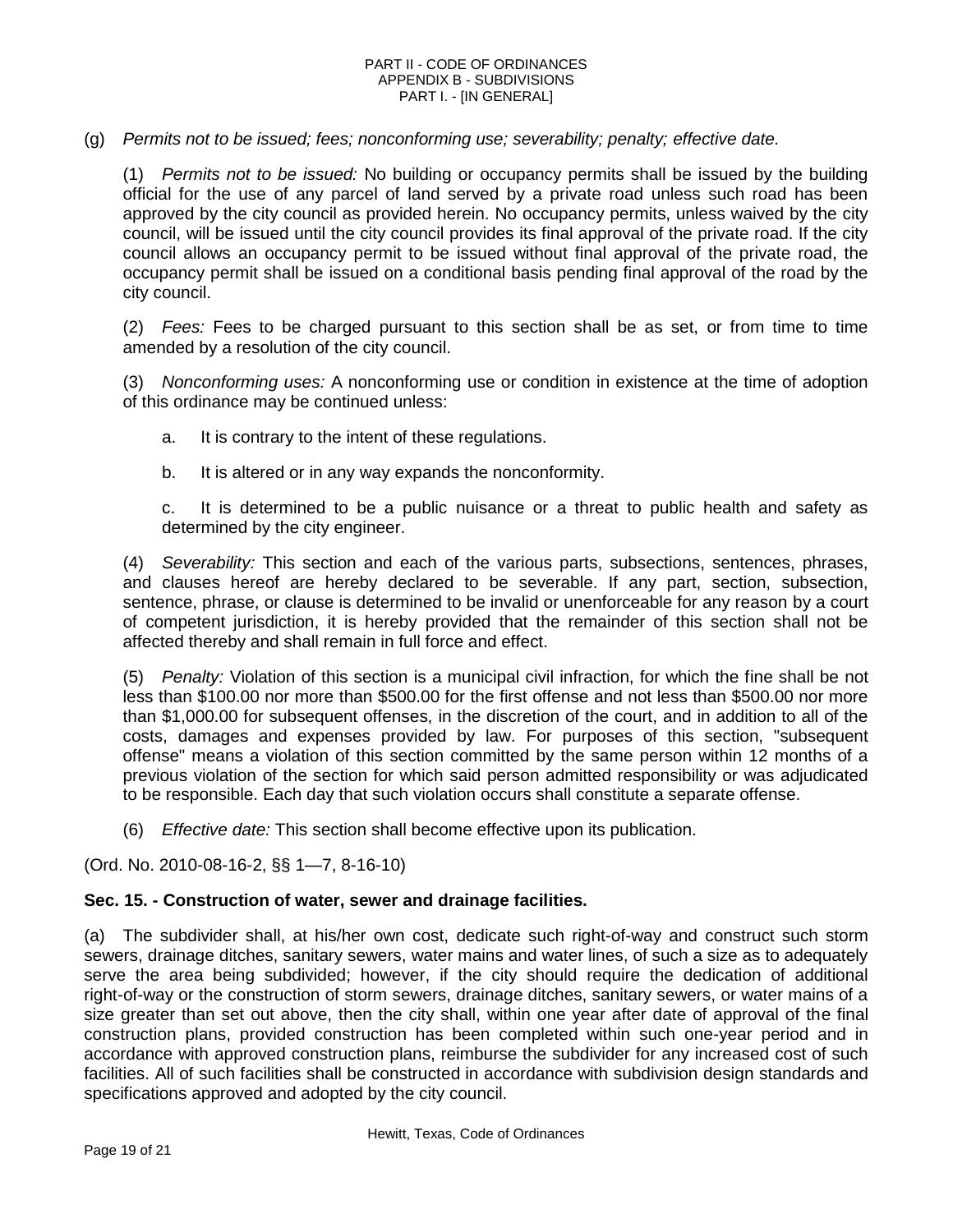(b) Where it is necessary, in order to properly serve the subdivision, that extension of existing city utilities be made or that drainage facilities be constructed outside the subdivision, which extensions or such facilities are herein referred to as "off-site improvements," the subdivider shall install such off-site improvements at his/her own expense.

# <span id="page-19-0"></span>**Sec. 16. - Blocks.**

Blocks shall not be more than 1,000 feet in length.

# <span id="page-19-1"></span>**Sec. 17. - Lots.**

(a) Insofar as practicable, side lot lines shall be at right angles to straight street lines or radial to curved street lines. Each lot must front upon a street which is connected with the public street system.

(b) Within the subdivision jurisdiction limits of the municipality, the size and shape of the lots shall be appropriate for the location of the subdivision and the type of building development and use contemplated. Corner residential lots shall have width sufficient to permit establishment of a building line at least 15 feet from the side street property line. The distance from the side street property line shall be measured from the street right-of-way paralleling the long dimension of the lot. Single-family residential lots shall have an area of not less than 8,800 square feet, and a width of not less than 50 feet at the front building line for lots with radial or nonparallel side lot lines, and 80 feet for lots with parallel side lot lines. Minimum lot size for multifamily residential lots, condominiums and townhouses shall be established by the city council.

# <span id="page-19-2"></span>**Sec. 18. - Enforcement.**

(a) *Recording of plat.* No plat of any subdivision shall be entitled to be recorded in the county clerk's office or have any validity until it shall have been approved in the manner prescribed herein.

(b) *Sale of land in subdivisions.* No owner or agent of the owner of any land located within a subdivision shall sell or convey any land by reference to, exhibition of, or by the use of a plan or plat of a subdivision before such plan or plat has been given approval in the manner prescribed herein. The conveyance of real property included in the subdivision shall be by lot and block only, and conveyance by metes and bounds description is prohibited.

(c) *Building and repair permits.*

(1) The city shall not issue building or repair permits for any structure on a lot in a subdivision for which a plat has not been approved.

(2) The city shall not issue building or repair permits for any structure on a lot in a subdivision in which construction of the street serving such lot has not been completed.

(3) The city shall not issue building or repair permits for any structure located farther from a pressurized fire hydrant than that distance prescribed by the City of Hewitt Specifications and Design Standards.

(4) No certificate of occupancy shall be issued for any building on a lot in a subdivision in which all underground utilities, drainage, and street improvements have been completed in the manner prescribed herein.

(d) *Public improvements.* The city hereby defines its policy to be that the city will withhold all public